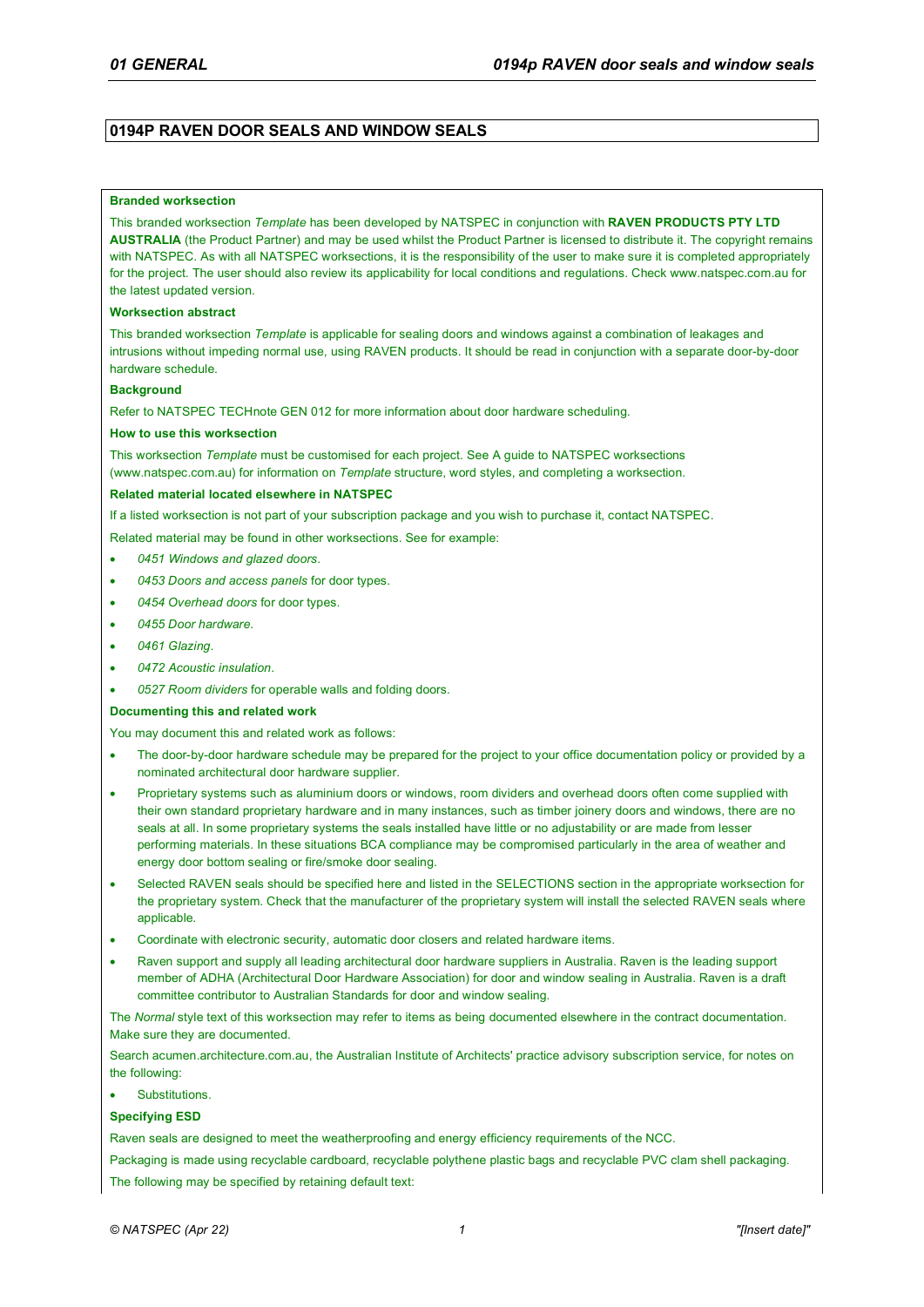- UV inhibitors.
- The following may be specified using included options:
- Thermal performance required to reduce heating/cooling load.

Refer to NATSPEC TECHreport TR 01 on specifying ESD.

#### **1 GENERAL**

Raven is one of the most trusted brands in the building hardware industry providing innovative, tested and certified door and window sealing systems.

Raven's door and window sealing systems have become synonymous with quality, value and reliability backed by service excellence which is why it is the brand that architects, specifiers and builders can rely on.

Raven's world class testing facility means that we are constantly developing new ways to respond to the rapid advances in the building industry. Every design and invention is rigorously tested and approved to comply with international building regulations and codes.

Established in 1950, Raven is an Australian family owned and operated company producing a range of acoustic, fire and smoke and weather and energy sealing systems.

Always specify Raven products by name, avoiding substitution of inferior products as you can be sure our systems are:

- Quality certified to ISO 9001.
- Global GreenTag certified.
- Tested to Australian and New Zealand, UL, ANSI, BHMA, European, British and ISO standards.

#### **1.1 RESPONSIBILITIES**

#### **General**

Requirement: Provide RAVEN door seals and window seals, as documented.

*Documented* is defined in *0171 General requirements* as meaning contained in the contract documents.

#### **Performance**

Handing: Before supply, verify on site, the correct handing of hardware items.

Operation: Make sure working parts are accurately fitted to smooth close bearings, without binding or sticking, free from rattle or excessive play, lubricated where appropriate.

It is the designer's responsibility to select and the door seals and window seals as appropriate for the application and to coordinate the seals with other hardware items.

#### **1.2 PERFORMANCE**

#### **Bushfire-prone areas**

Bushfire Attack Level (BAL): To AS 3959.

The construction requirements for the Bushfire Attack Level (BAL) in AS 3959 are based on the site's level of exposure. There are six categories: BAL-LOW, BAL-12.5, BAL-19, BAL-29, BAL-40 and BAL-FZ. State variations apply. Document the BAL in *0171 General requirements*.

See the Weather and Energy section in RAVEN's product catalogue # 117 for information on Ember attack and BAL Ratings.

#### **1.3 COMPANY CONTACTS**

#### **RAVEN technical contacts**

Website: [www.raven.com.au.](http://www.raven.com.au/)

#### **1.4 CROSS REFERENCES**

#### **General**

Requirement: Conform to the following:

- *0171 General requirements*.

*0171 General requirements* contains umbrella requirements for all building and services worksections.

List the worksections cross referenced by this worksection. *0171 General requirements* references the *018 Common requirements* subgroup of worksections. It is not necessary to repeat them here. However, you may also wish to direct the contractor to other worksections where there may be work that is closely associated with this work.

NATSPEC uses generic worksection titles, whether or not there are branded equivalents. If you use a branded worksection, change the cross reference here.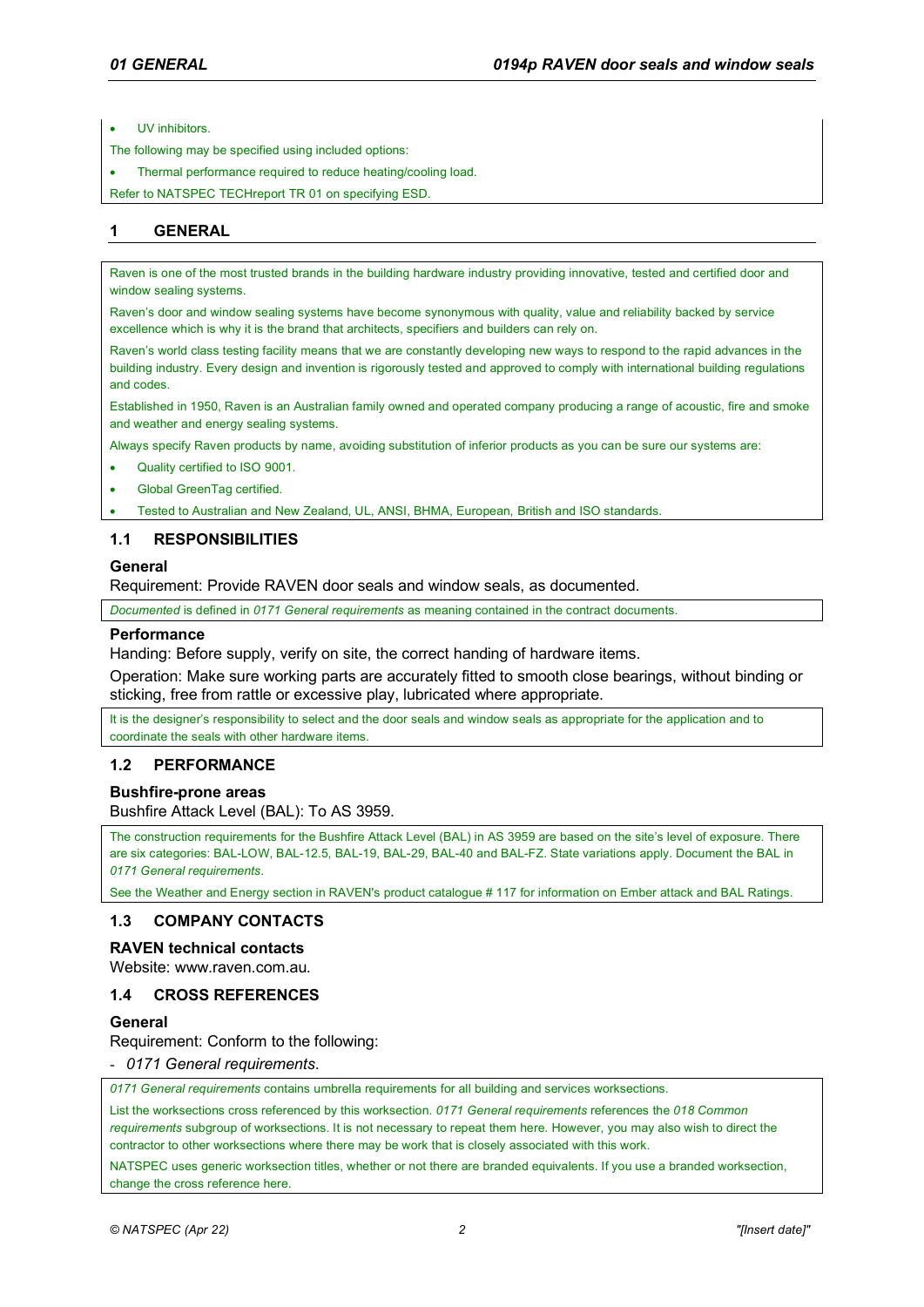## **1.5 STANDARDS**

#### **Seals general**

Quality management for manufacture: To ISO 9001.

Acoustic applications: Tested to AS 1191 or EN ISO 10140-2 and rated to AS/NZS ISO 717.1.

Products have been tested to EN ISO 10140-2:2010, now superseded by EN ISO 10140-2: 2021. The test methods have not changed between the versions by any significant technical component, and a different result would be unlikely for the same products when tested to the newer standard.

Fire door assemblies: To AS 1530.4 and AS 1905.1.

Smoke door assemblies: To BCA Spec C3.4, tested to AS 1530.7 and rated to AS 6905, and tested to EN 1634-3.

Combined fire and smoke door assemblies: To BCA Spec C3.4, AS 1530.4, AS 1905.1, AS 1530.7 and AS 3959 for weather seals providing BAL FZ.

Buildings in bushfire-prone areas: To AS 3959:

- BAL-40: Flame retardant silicon, PVC and TPE weather seals with a Flammability Index not more than 5 when tested to AS 1530.2.
- BAL-FZ: Approved door seals for use with fire doorsets tested to AS 1530.4.

Weather and energy saving seals for proprietary windows and door assemblies: To AS 4420.1 clause 5 and clause 6, and AS 2047.

Door bottom and perimeter seals for glazed external doors: To AS 2047.

Threshold plates: To AS 1428.1.

The NCC cites AS 1428.1-2001 and AS 1428.1:2009.

For more information on standards and authorities [click here.](http://www.raven.com.au/domino/raven/ravenweb.nsf/gene-v/040) 

Non-proprietary doors and windows are not required by the NCC to comply with AS 4420.1 at this stage.

## **1.6 MANUFACTURER'S DOCUMENTS**

## **Technical manuals**

Website: [www.raven.com.au/domino/raven/ravenweb.nsf/html-v/catalogue2.](http://www.raven.com.au/domino/raven/ravenweb.nsf/html-v/catalogue2)

Click on the link to access RAVEN architectural door and window product catalogue # 117 and CAD file downloads including product fitting instructions. RAVEN fitting instructions are supplied with every product.

## **1.7 INTERPRETATION**

## **Abbreviations and definitions**

General: For the purposes of this worksection the following abbreviations and definitions apply:

- Ordering abbreviations:
- AI: Aluminium.
- C/A: Clear anodised (15 µm for perimeter seals. 25 µm for threshold plates).
- B/A: Bronze anodised (15 µm for perimeter seals. 25 µm for threshold plates).
- EPDM: Ethylene Propylene Diene Monomer.
- PE: Painted Polyester Enamel finish (special order and extra cost).
- PVC: Polyvinyl Chloride.
- Si: Silicone Rubber.
- TPE: Thermo Plastic Elastomer.

Edit the **Abbreviations** subclause to suit the project or delete, if not required. List alphabetically.

For more detail on material[s click here.](http://www.raven.com.au/domino/raven/ravenweb.nsf/gene-v/020) 

## **1.8 SUBMISSIONS**

#### **Samples**

Particular samples required: [complete/delete]

Nominate any items required for approval by the contract administrator.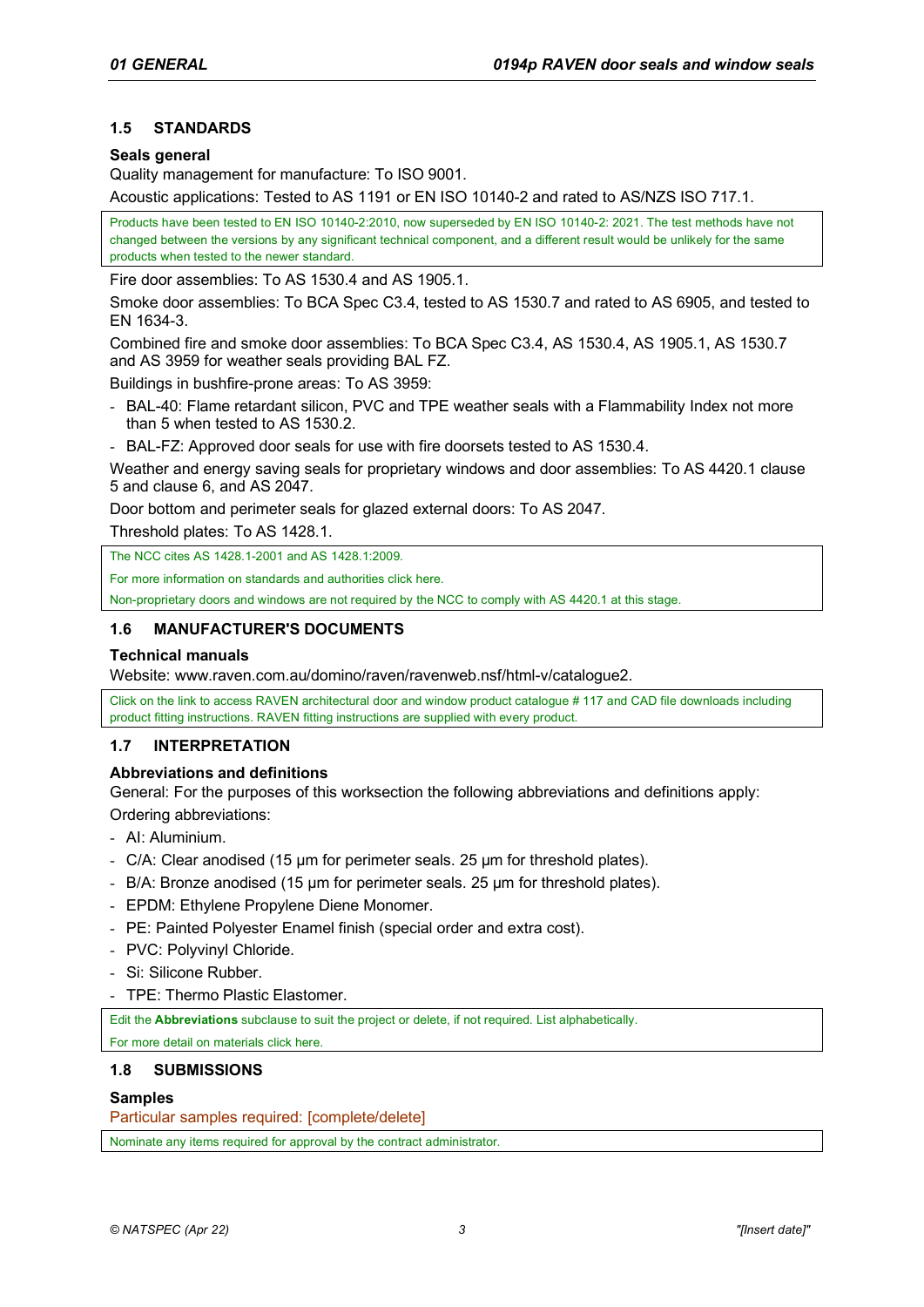## **2 PRODUCTS**

#### **2.1 GENERAL**

#### **Product substitution**

#### Other products: Conform to **SUBSTITUTIONS** in *0171 General requirements*.

Alternatives: If alternatives to the documented products, methods or systems are proposed, submit sufficient information to permit evaluation of the proposed alternatives, including the following:

- Evidence that the performance is equal to or greater than that specified, including testing of equivalent to the RAVEN Tested and Certified Sealing System.
- Evidence of conformity to a cited standard.
- Samples.
- Essential technical information, in English.
- Reasons for the proposed substitutions.
- Statement of the extent of revisions to the contract documents.
- Statement of the extent of revisions to the construction program.
- Statement of cost implications including costs outside the contract.
- Statement of consequent alterations to other parts of the works.

Availability: If the documented products or systems are unavailable within the time constraints of the construction program, submit evidence.

Criteria: If the substitution is for any reason other than unavailability, submit evidence that the substitution:

- Is of net enhanced value to the principal.
- Is tested by a recognised third party authority
- Is consistent with the contract documents and is as effective as the identified item, detail or method.

**SUBSTITUTIONS** in *0171 General requirements* sets out the submissions required if the contractor proposes alternative products. Refer also to NATSPEC TECHnote GEN 006 for more information on proprietary specification.

Avoid the use of phrases such as 'or equivalent' for substitutions of proprietary products, as products that look or claim to be equivalent may not have undergone the same testing and certification processes as the specified products, and therefore may not be able to fulfill the same performance requirements.

Raven products have been tested by NATA Accredited Testing Laboratories to Australian and New Zealand, UL, ANSI, BHMA, European, British and ISO standards. Accredited Testing Laboratories include International Door and Window Laboratories (IDWL), CSIRO, BRANZ, Warringtonfire and UL.

Raven Products choose to issue reports from International Door and Window Laboratories (IDWL), a NATA Accredited Testing Laboratory, as evidence of suitability for use to BCA A5.0.

While not recommended, if using this branded worksection as a standalone specification without *0171 General requirements*, consider minimising the risk of product substitution by including this *Optional* style text by changing to *Normal* style text.

## **Product identification**

General: Marked to show the following:

- Manufacturer's identification.
- Product brand name.
- Product type.
- Quantity.
- Product reference code and batch number.
- Date of manufacture.

Edit the list to suit the project or delete if not required.

## **2.2 MATERIALS**

## **AI**

Material: Commercial grade alloy B6060, 6061 or 6063 with T5 or T6 hardness.

Finish to visible extrusions:

- Satin clear or medium bronze anodised, or as documented.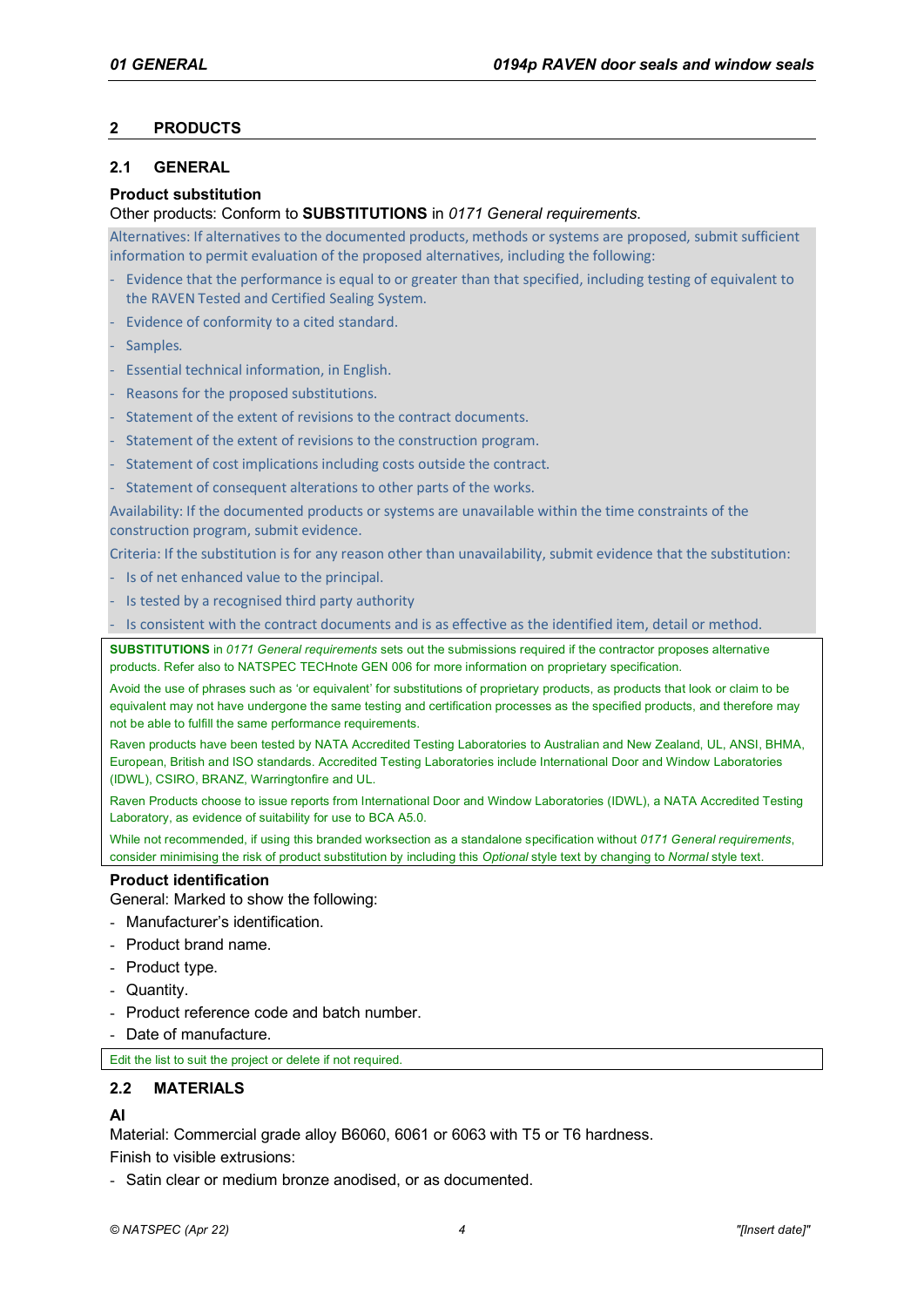- Anodising thickness:
	- . Perimeter seal extrusions: Minimum 15 µm.
		- . Threshold plates and threshold plate seals: Minimum 25 µm.

RAVEN polyester enamel (P.E. paint) colour matched finish options are available at an extra cost and an additional lead time.

## **PVC**

RAVEN proprietary grade PVC extrusions:

- Highest quality available.
- Added UV inhibitors where exposed to sunlight.
- Self-extinguishing grade.
- Antimicrobial additive.

Available on selected extrusions. Consult RAVEN product catalogue # 117.

- Service temperature -  $5^{\circ}$ C to +  $70^{\circ}$ C.

RAVEN polyester enamel (P.E. paint) colour matched finish options are available at an extra cost and an additional lead time.

## **Si**

RAVEN proprietary grade silicon rubber extrusions:

- Are unique and where designated (SE) are self-extinguishing.
- Added UV inhibitors.
- Antimicrobial additive.
- Service temperature  $60^{\circ}$ C to + 230 $^{\circ}$ C.

## **TPE**

RAVEN proprietary grade TPE extrusions:

- Highest quality available.
- Added UV inhibitors.

- Flammability Index less than 5 to AS 1530.2 where indicated for bushfire-prone areas.

Service temperature -  $40^{\circ}$ C to +  $100^{\circ}$ C.

## **EPDM**

RAVEN proprietary grade closed cell EPDM rubber extrusions:

- Highest quality available as developed by the automotive industry.
- Added UV inhibitors.
- Classified SE/B self-extinguishing burn rate to SAE J 369, and ISO 3795.
- Service temperature  $40^{\circ}$ C to +  $70^{\circ}$ C.

# **3 EXECUTION**

## **3.1 INSTALLATION**

## **Handing**

Requirement: Match door seals to the handing of doors.

RAVEN automatic style door bottom seals are supplied for all standard door openings and are designed to operate in both left and right handed door openings. Seals can be easily handed to the door by the installer in the factory or retrofit installations to the fitting instruction. Perimeter frame seals are supplied ex-stock in single door sets and double door sets to suit most openings Stock single lengths are also available for non-standard openings.

## **Supply**

Factory fit and retrofit: Deliver door seals for door perimeter seals and door bottom seals in complete sets for each door, ready for installation.

Identification: Mark packaging with relevant floor level and door location number.

Packaging: For rigid length seals, provide recyclable cartons and recyclable polythene with fixings and fitting instructions.

Off-site installation to proprietary window and door assemblies: Supply RAVEN TPE and silicon rubber weather stripping on bulk reels.

RAVEN silicon rubber weather stripping can be removed before painting or easily wiped clean where over painting occurs.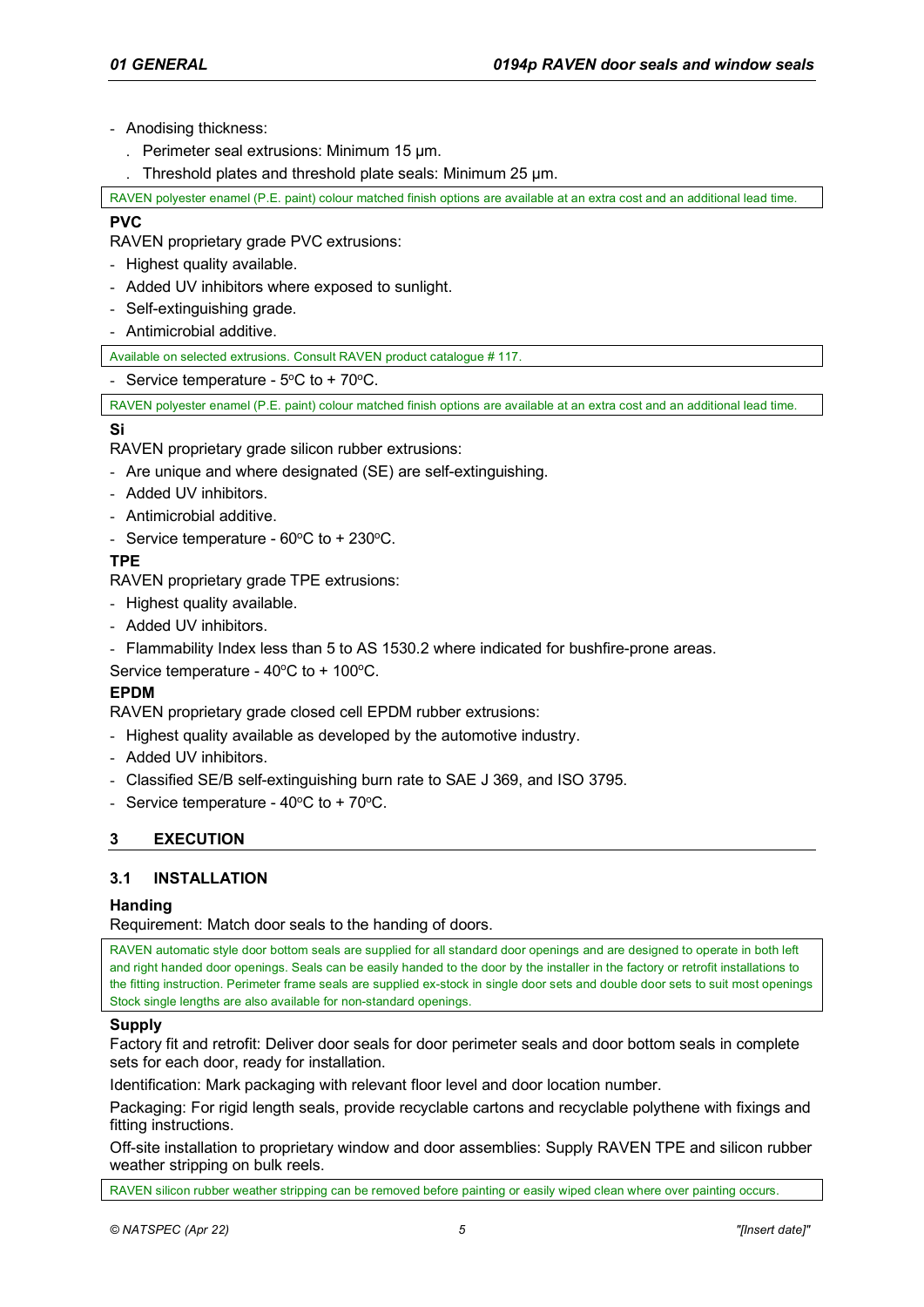## **Door assemblies**

Modification: Rebate and groove door assemblies to suit the dimensions recommended by RAVEN. Fitting instructions: Conform to RAVEN's fitting instructions, supplied with each product.

## **Fixing**

Fasteners:

- Unexposed applications: Zinc-plated self-tapping fasteners supplied by RAVEN with each product.
- External coastal exposure applications: Substitute the standard fasteners supplied with equivalent stainless steel fasteners.

Backset: Allow backset clearances as required for hinging, latching and automatic closers. Proprietary aluminium door/window frames: Select the fixing options to suit the documented RAVEN perimeter/frame seals.

## **3.2 COMPLETION**

#### **Warranties**

#### Required: [complete/delete]

RAVEN Seals are guaranteed for 2 years against defects in materials and workmanship, provided seals are fitted in conformance with manufacturer's product specifications and fitting instructions. Defective goods identified by RAVEN will be replaced. However, no claim for work done thereon or damage incurred will be allowed.

Self-adhesive backed; closed cell and open cell foam tape seals are not guaranteed. Defective goods identified by RAVEN may be replaced. Experience has shown that even for one and the same objective, the exact requirements may vary due to site and environmental conditions that are outside RAVEN Products control; this includes the surfaces to which self-adhesive products are being installed.

All technical data and recommendations, although based upon our research and believed to be reliable, is given in good faith but without warranty.

It is understood that users will independently determine the suitability of all products referenced herein for their purposes and as such RAVEN Products Pty. Ltd. accepts no liability.

# **4 SELECTIONS**

**Schedules** are a tool to specify properties required for products or systems. If the principal permits documentation of the product or system by proprietary name, some of the properties may be unnecessary and can be deleted. Document the product or system's location or application here and/or on the drawings with a matching project code. Refer to NATSPEC TECHnote GEN 024 for guidance on using and editing schedules.

# **4.1 SELECTING A SEALING SYSTEM DUTY LEVEL**

Achieving fitness for purpose.

Below is a Sealing System Duty Level guide that will assist with selecting the appropriate sealing system for a building/room type including practical suggestions for single and double door scenarios.

Raven's Sealing System Duty Level guide is recommended for architects, engineers, builders and door hardware specifiers in the appropriate selection of Raven seals from its extensive range of door sealing systems.

Correct sealing system selection helps ensure Raven seals will perform as designed and are fit for purpose in accordance with the mandatory requirements of the NCC and the anticipated life cycle inspection process of the building. System Duty Level selection is also important where high levels of pedestrian and wheeled traffic is moving through doorways.

Duty Levels are defined in three (3) categories – Light Duty (L), Medium Duty (M) and Heavy Duty (H). Sealing System products in each duty level differ depending on constructional features – material selection/material thickness and mechanical level adjustment (to name a few). Choose a solution appropriate to the application and environment:

- Light Duty (L): Generally used in residential and light traffic areas, such as Class 1 to 4 buildings.
- Medium Duty (M): Generally used in commercial and medium traffic areas, such as Class 3 to 6 buildings.
- Heavy Duty (H): Generally used in heavy pedestrian and wheeled traffic areas, such as Class 5 to 10 buildings. Heavy Duty Level system products will consist of thicker profiles and more robust materials than those listed in the other duty levels.

Below is Raven's System Duty Level guide that will assist in selecting the appropriate sealing system for a building/room type including practical suggestions for single and double door scenarios.

# **Sealing System Duty Level guide**

| <b>SYSTEM DUTY LEVEL</b> | <b>Building/Room type</b> | Suggested sealing systems |
|--------------------------|---------------------------|---------------------------|
|                          |                           |                           |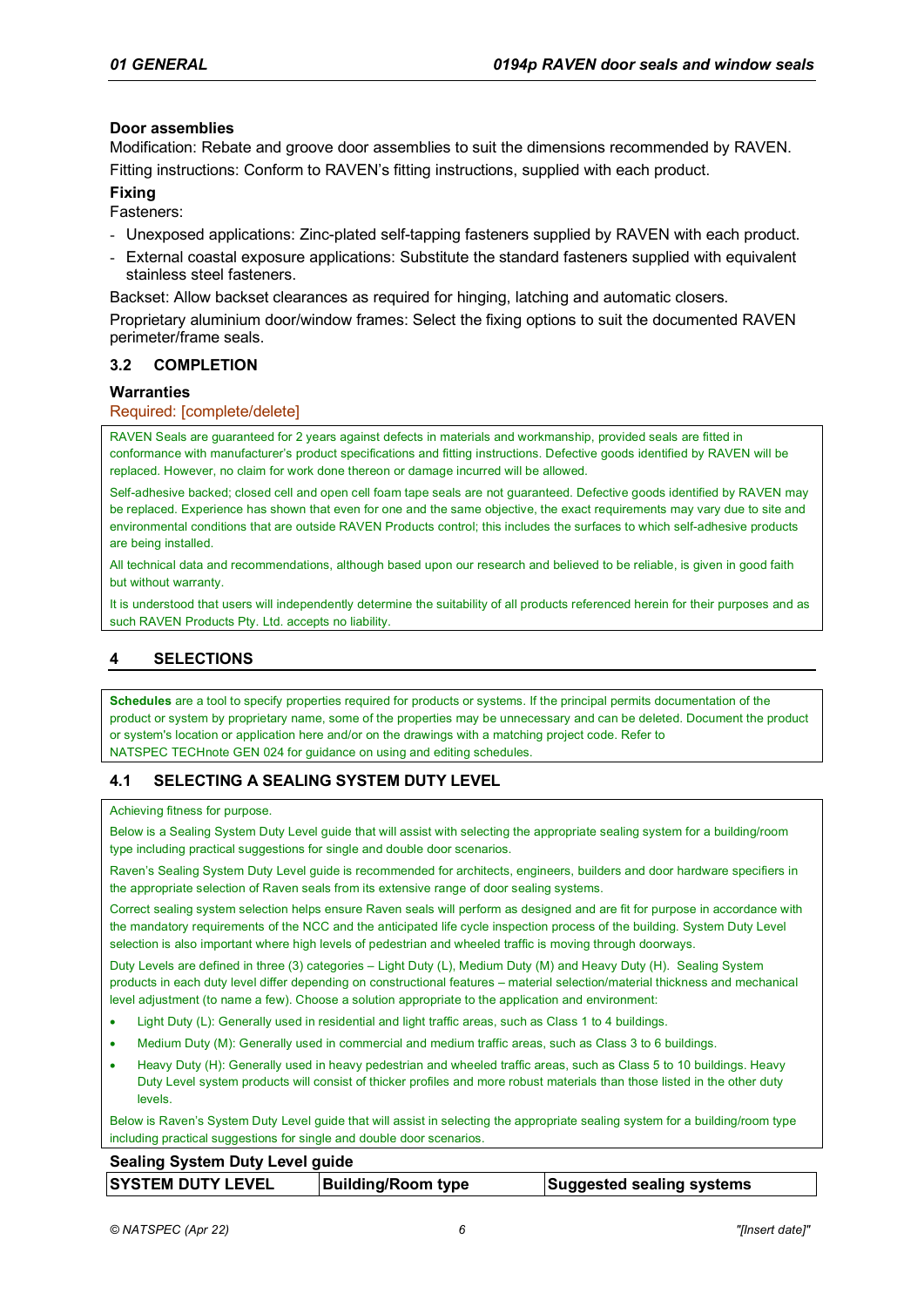| <b>SYSTEM DUTY LEVEL</b>                                                                                                                                                                | <b>Building/Room type</b>                                                                                                                                                                                                                                                                                                                                                                                                                                                                                                        | <b>Suggested sealing systems</b>                                    |                                                                                                                   |
|-----------------------------------------------------------------------------------------------------------------------------------------------------------------------------------------|----------------------------------------------------------------------------------------------------------------------------------------------------------------------------------------------------------------------------------------------------------------------------------------------------------------------------------------------------------------------------------------------------------------------------------------------------------------------------------------------------------------------------------|---------------------------------------------------------------------|-------------------------------------------------------------------------------------------------------------------|
|                                                                                                                                                                                         |                                                                                                                                                                                                                                                                                                                                                                                                                                                                                                                                  | Single door                                                         | Double doors                                                                                                      |
| <b>LIGHT DUTY</b><br>(Residential)<br>Generally used in residential<br>and light traffic areas, such as<br>Class 1 to 4 buildings.                                                      | Apartments<br>Bedrooms/sleeping areas<br>Guest house rooms<br>Living areas                                                                                                                                                                                                                                                                                                                                                                                                                                                       | RP120+<br><b>RP60</b><br>RP113+<br>RP <sub>3</sub>                  | RP120+<br>RP123+<br>RP510<br>RP520 +<br>$RP4 +$<br><b>RP150</b>                                                   |
| <b>MEDIUM DUTY</b><br>(Commercial / Light industrial) Auditoriums<br>Generally used in commercial<br>and medium traffic areas,<br>such as Class 3 to 6<br>buildings.                    | Art studios<br>Bars and lounges<br><b>Board rooms</b><br>Boarding house rooms<br>Cafés<br>Carparks<br>Cinemas/home theatres<br>Classrooms<br>Computer rooms<br>Consulting rooms<br>Control rooms<br><b>Convention centres</b><br>Corridors / lobbies<br>Drama studios<br><b>Executive offices</b><br>Film or television studios<br>Gyms<br>Hotel rooms/motel rooms<br>Laboratories<br>Libraries<br>Meeting rooms<br>Music practice/studio rooms<br>Offices<br>Places of worship<br>University tutorial rooms/lecture<br>theatres | RP78Si+<br>RP8Si<br>RP94Si+<br>RP127Si<br><b>RP10Si +</b><br>RP38Si | RP78 +<br>RP8Si+<br>RP71Si<br>RP94Si+<br>RP127Si +<br>RP <sub>16Si</sub><br>RP10Si+<br>RP126Si +<br>RP16Si        |
| <b>HEAVY DUTY</b><br>(Heavy Commercial / Public / Court rooms<br>Industrial)<br>Generally used in heavy<br>pedestrian and wheeled<br>traffic areas, such as Class 5<br>to 10 buildings. | Airports<br>Delivery suites<br>Factories<br>Food courts<br>Government and defence<br>rooms/buildings<br>High security rooms<br>Intensive care wards<br>Music recording studios<br>Prisons<br>Recovery rooms<br>Utility rooms<br>Shopping malls/supermarkets<br>Sound stages                                                                                                                                                                                                                                                      | RP10Si+<br>RP38Si<br><b>RP87Si +</b><br>RP70Si<br>RP24Si+<br>RP70Si | <b>RP10Si +</b><br>RP38Si+<br>RP16Si<br><b>RP87Si +</b><br>RP70Si+<br>RP16Si<br>RP24Si+<br>RP70Si+<br><b>RP37</b> |

# **4.2 NOISE – ACOUSTIC**

Consult the Noise - Acoustic section of the RAVEN Catalogue # 117. Coordinate the door details with the Door Schedule to your office documentation policy. Refer to the RAVEN website for updated systems.

| $R_w$ 30 to $R_w$ 33 acoustic sealing system schedule |        |       |                      |  |  |
|-------------------------------------------------------|--------|-------|----------------------|--|--|
| $R_w$                                                 | lRaven | ⊥Door | System Duty Door No. |  |  |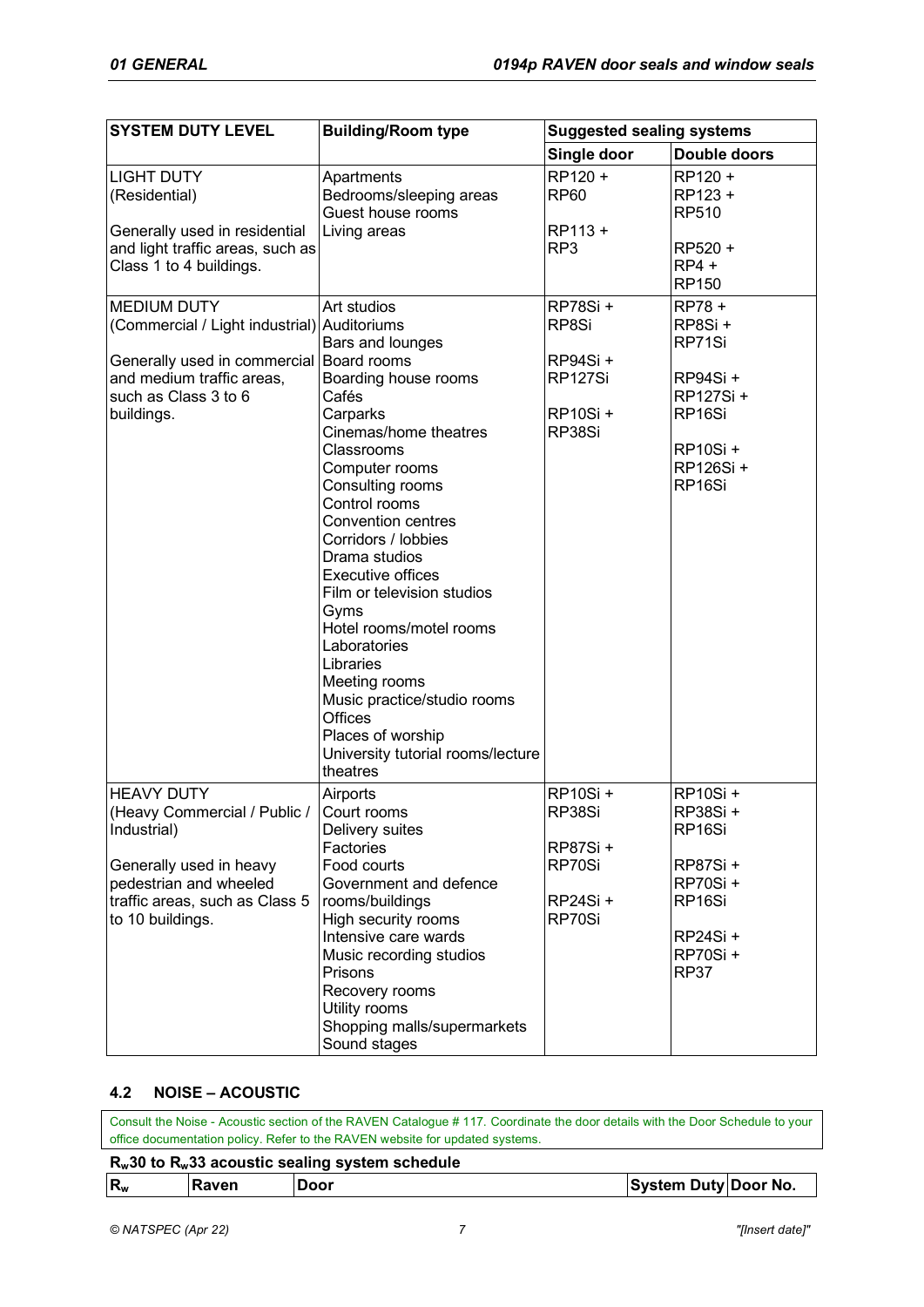|    | acoustic<br>sealing<br>systems                           | Hinge       | Configuration | <b>Thickness</b><br>(mm) | level                   |  |
|----|----------------------------------------------------------|-------------|---------------|--------------------------|-------------------------|--|
| 30 | <b>RP78Si +</b><br>RP8Si                                 | <b>Butt</b> | Single        | 35                       | M                       |  |
|    | RP78Si+<br>RP35Si                                        | <b>Butt</b> | Single        | 35                       | M                       |  |
|    | <b>RP10/</b><br><b>RP10Si +</b><br>RP99Si                | <b>Butt</b> | Single        | 35                       | H                       |  |
|    | <b>RP10Si +</b><br>RP8Si                                 | <b>Butt</b> | Single        | 40                       | M                       |  |
|    | RP94Si+<br>RP8Si                                         | <b>Butt</b> | Single        | 44                       | M                       |  |
|    | RP94Si+<br>RP99Si                                        | <b>Butt</b> | Single        | 44                       | M                       |  |
|    | <b>RP10Si +</b><br>RP126Si +<br>RP <sub>16Si</sub>       | <b>Butt</b> | Double        | 45                       | $\overline{\mathsf{H}}$ |  |
|    | <b>RP10Si +</b><br>RP128Si +<br>RP71Si                   | <b>Butt</b> | Double        | 45                       | $\overline{\mathsf{H}}$ |  |
|    | <b>RP24 + RP38</b><br>+ RP71                             | Butt        | Double        | 45                       | H                       |  |
|    | <b>RP24Si +</b><br><b>RP38Si +</b><br>RP <sub>16Si</sub> | <b>Butt</b> | Double        | 45                       | $\overline{\mathsf{H}}$ |  |
|    | RP44Si+<br><b>RP127Si +</b><br>RP71Si                    | <b>Butt</b> | Double        | 45                       | M                       |  |
|    | RP84Si+<br>RP126Si +<br>RP <sub>16Si</sub>               | <b>Butt</b> | Double        | 45                       | H                       |  |
|    | RP84Si+<br><b>RP128Si +</b><br>RP71Si                    | <b>Butt</b> | Double        | 45                       | H                       |  |
|    | RP84Si+<br>RP8Si+<br><b>RP71</b>                         | <b>Butt</b> | Double        | 45                       | M                       |  |
|    | RP87HSi+<br><b>RP126Si +</b><br>RP <sub>16Si</sub>       | <b>Butt</b> | Double        | 45                       | H                       |  |
| 31 | RP120+<br>RP8Si                                          | <b>Butt</b> | Single        | 44                       | M                       |  |
|    | RP84Si+<br><b>RP127Si +</b><br>RP71Si                    | <b>Butt</b> | Double        | 45                       | H                       |  |
| 32 | <b>RP10/</b><br><b>RP10Si +</b><br>RP99Si                | <b>Butt</b> | Single        | 44                       | H                       |  |
|    | <b>RP10/</b><br><b>RP10Si +</b><br>RP99Si                | <b>Butt</b> | Single        | 44                       | H                       |  |
|    | <b>RP10/</b>                                             | <b>Butt</b> | Double        | 44                       | H                       |  |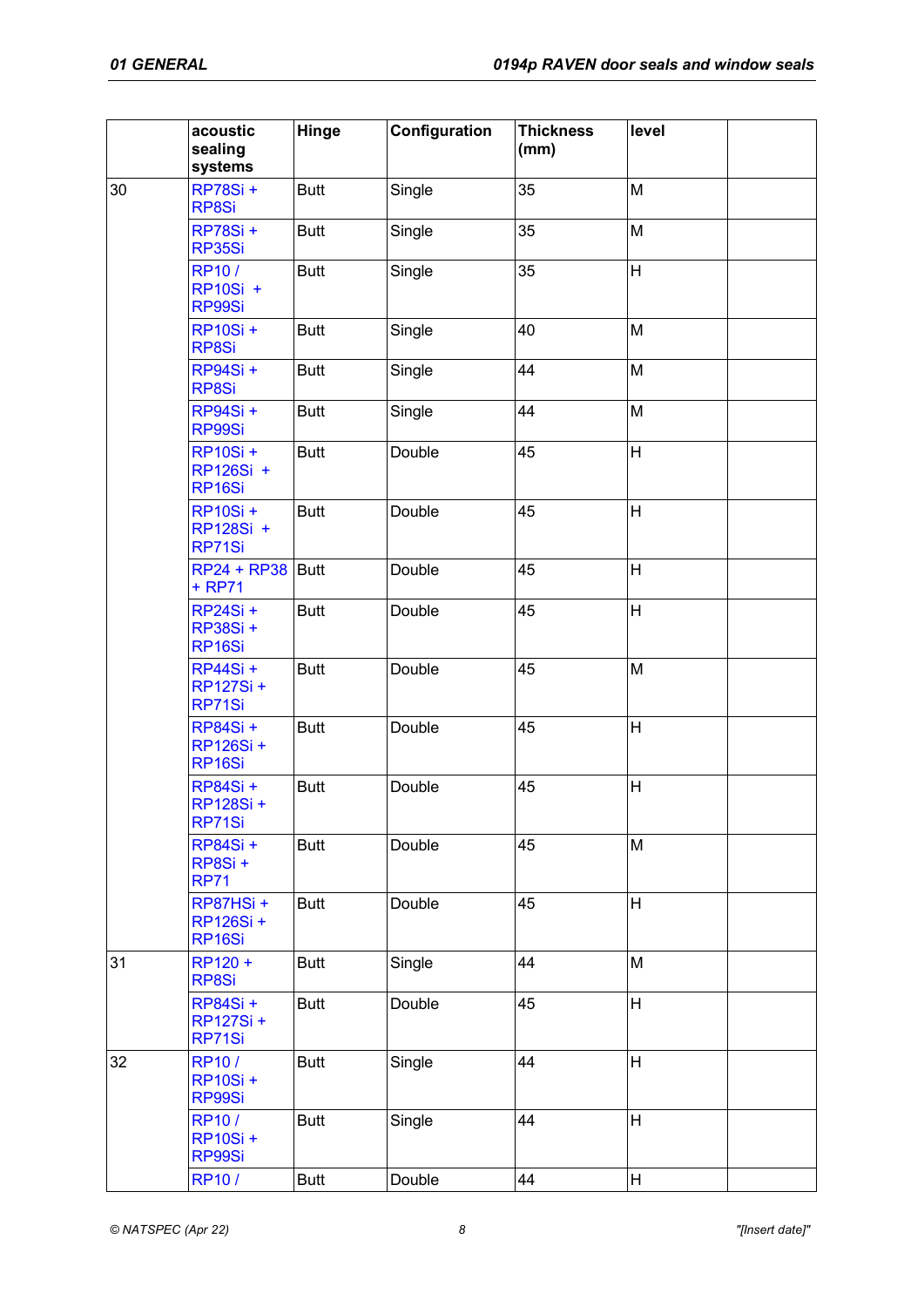| $\mathbf{R}_{\mathbf{w}}$ | Raven                                                     | <b>Door</b> |        |    |                                                                                                                      | <b>System Duty Door No.</b> |  |  |
|---------------------------|-----------------------------------------------------------|-------------|--------|----|----------------------------------------------------------------------------------------------------------------------|-----------------------------|--|--|
|                           | <b>RP10Si+</b><br>RP99Si+<br>RP <sub>16Si</sub>           |             |        |    |                                                                                                                      |                             |  |  |
|                           | <b>RP10/</b><br><b>RP10Si+</b><br>RP99Si+<br>RP71Si       | <b>Butt</b> | Double | 44 | H                                                                                                                    |                             |  |  |
|                           | <b>RP10/</b><br><b>RP10Si +</b><br>RP99Si+<br><b>RP85</b> | <b>Butt</b> | Double | 44 | H                                                                                                                    |                             |  |  |
|                           | $RP24 + RP38$ Butt                                        |             | Single | 44 | H                                                                                                                    |                             |  |  |
|                           | <b>RP24 + RP70</b>                                        | <b>Butt</b> | Single | 44 | H                                                                                                                    |                             |  |  |
|                           | <b>RP47Si +</b><br><b>RP38</b>                            | <b>Butt</b> | Single | 44 | H                                                                                                                    |                             |  |  |
|                           | <b>RP47Si +</b><br><b>RP70</b>                            | <b>Butt</b> | Single | 44 | H                                                                                                                    |                             |  |  |
|                           | <b>RP93Si +</b><br>RP99Si                                 | <b>Butt</b> | Single | 44 | M                                                                                                                    |                             |  |  |
|                           | RP120 +<br><b>RP38</b>                                    | <b>Butt</b> | Single | 44 | M                                                                                                                    |                             |  |  |
|                           | <b>RP10Si +</b><br><b>RP127Si</b>                         | <b>Butt</b> | Single | 48 | H                                                                                                                    |                             |  |  |
| $33*$                     | RP78Si+<br>RP8Si                                          | <b>Butt</b> | Single | 40 | M                                                                                                                    |                             |  |  |
|                           | RP530+<br><b>RP38</b>                                     | <b>Butt</b> | Single | 50 | M                                                                                                                    |                             |  |  |
|                           | RP530+<br><b>RP70</b>                                     | <b>Butt</b> | Single | 50 | M                                                                                                                    |                             |  |  |
|                           |                                                           |             |        |    | Note: (*) Door Assembly R <sub>w</sub> ratings above R <sub>w</sub> 32 require acoustically constructed door leaves. |                             |  |  |

# **Rw34 to Rw40 acoustic sealing system schedule**

| $R_w$ | Raven                                | <b>Door</b> |               | System Duty Door No.     |                |  |
|-------|--------------------------------------|-------------|---------------|--------------------------|----------------|--|
|       | acoustic<br>sealing<br>systems       | Hinge       | Configuration | <b>Thickness</b><br>(mm) | level          |  |
| $34*$ | RP78Si+<br>RP530 +<br><b>RP70</b>    | <b>Butt</b> | Single        | 50                       | M              |  |
| $36*$ | RP78Si+<br>RP124 +<br>RP8Si          | <b>Butt</b> | Single        | 35                       | M              |  |
|       | RP120+<br>RP520+<br>RP8Si+<br>RP99Si | <b>Butt</b> | Single        | 44                       | M              |  |
|       | <b>RP10Si +</b><br>RP127Si           | <b>Butt</b> | Single        | 68                       | H              |  |
| $37*$ | RP78Si+<br>RP8Si                     | <b>Butt</b> | Single        | 35                       | M              |  |
|       | <b>RP10Si +</b><br><b>RP128Si</b>    | <b>Butt</b> | Single        | 35                       | $\overline{H}$ |  |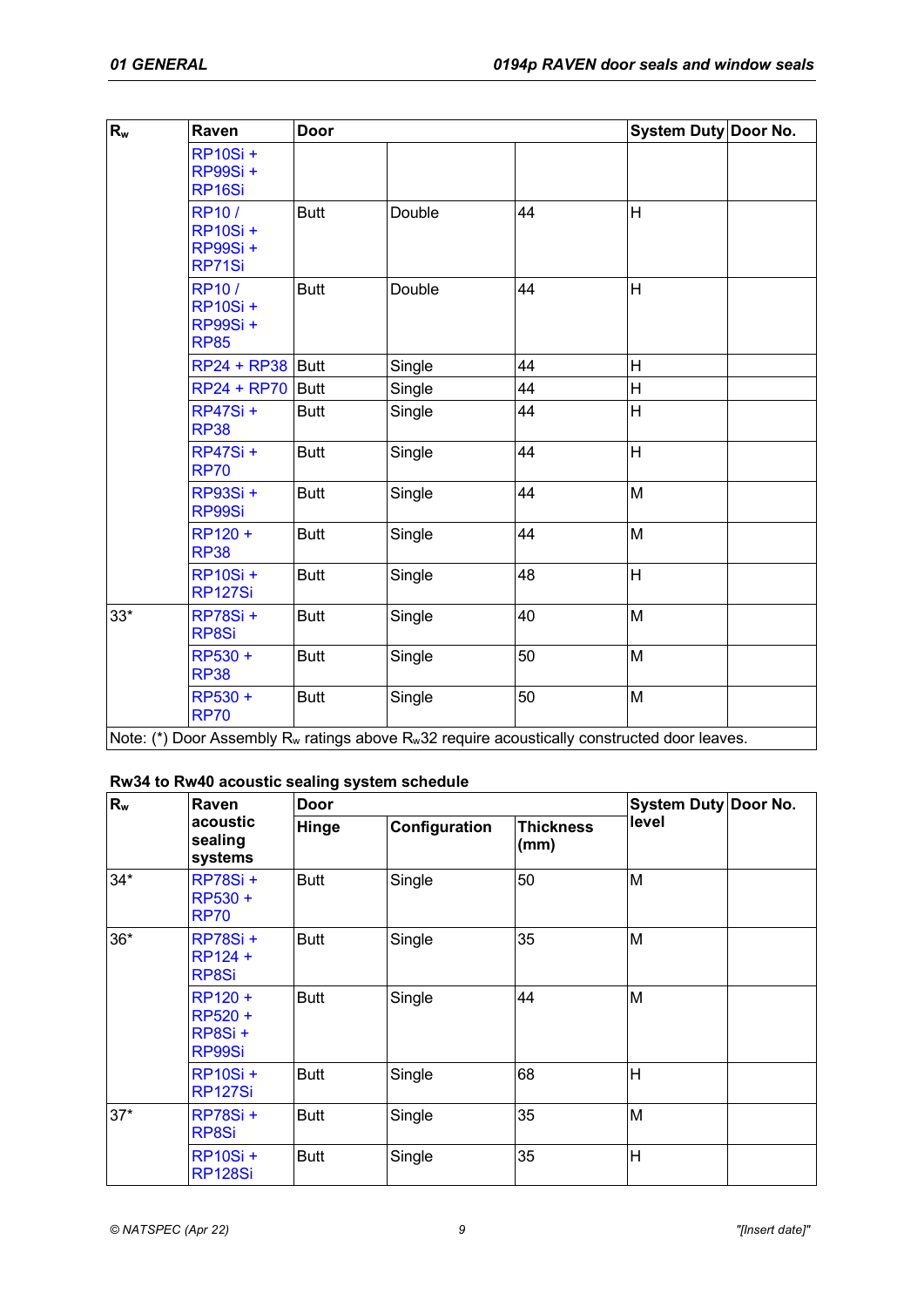| $R_w$ | Raven                                                                                             | <b>Door</b> |        |    |   | System Duty Door No. |
|-------|---------------------------------------------------------------------------------------------------|-------------|--------|----|---|----------------------|
|       | <b>RP24Si +</b><br>RP38Si                                                                         | <b>Butt</b> | Single | 35 | H |                      |
|       | RP120 +<br>RP520+<br><b>RP38 +</b><br>RP99Si                                                      | <b>Butt</b> | Single | 44 | M |                      |
|       | <b>RP24Si +</b><br><b>RP127Si +</b><br>RP <sub>126Si</sub>                                        | <b>Butt</b> | Single | 48 | H |                      |
| $38*$ | RP120+<br>RP <sub>127Si</sub>                                                                     | <b>Butt</b> | Single | 48 | M |                      |
|       | <b>RP78Si +</b><br>RP530+<br>RP70 +<br>RP117Si                                                    | <b>Butt</b> | Single | 53 | M |                      |
| $39*$ | <b>RP78Si +</b><br>RP120+<br><b>RP70</b>                                                          | <b>Butt</b> | Single | 53 | M |                      |
| $40*$ | $RP124 +$<br><b>RP127Si</b>                                                                       | <b>Butt</b> | Single | 48 | M |                      |
|       | Note: (*) Door Assembly $R_w$ ratings above $R_w32$ require acoustically constructed door leaves. |             |        |    |   |                      |

# **Rw41 to Rw50 acoustic sealing system schedule**

| $R_w$ | Raven                                                   | <b>Door</b> |               | System Duty Door No.     |       |
|-------|---------------------------------------------------------|-------------|---------------|--------------------------|-------|
|       | acoustic<br>sealing<br>systems                          | Hinge       | Configuration | <b>Thickness</b><br>(mm) | level |
| $41*$ | RP78Si+<br>RP530+<br><b>RP38+</b><br>RP <sub>16Si</sub> | <b>Butt</b> | Double        | 54                       | M     |
| $42*$ | <b>RP10Si +</b><br>RP124 +<br>RP8Si+<br><b>RP128Si</b>  | <b>Butt</b> | Single        | 35                       | H     |
|       | RP24Si+<br>RP124 +<br>RP8Si+<br>RP38Si                  | <b>Butt</b> | Single        | 35                       | H     |
|       | <b>RP87Si +</b><br>RP124 +<br>RP8Si+<br><b>RP128Si</b>  | <b>Butt</b> | Single        | 35                       | H     |
|       | <b>RP10Si +</b><br>RP124 +<br><b>RP127Si</b>            | <b>Butt</b> | Single        | 68                       | H     |
|       | RP24Si+<br><b>RP127Si +</b><br><b>RP126Si</b>           | <b>Butt</b> | Single        | 68                       | H     |
| $43*$ | RP78Si +<br>RP124 +<br>RP8Si +<br><b>RP128Si</b>        | <b>Butt</b> | Single        | 35                       | M     |
|       | <b>RP10Si +</b>                                         | <b>Butt</b> | Single        | 35                       | H     |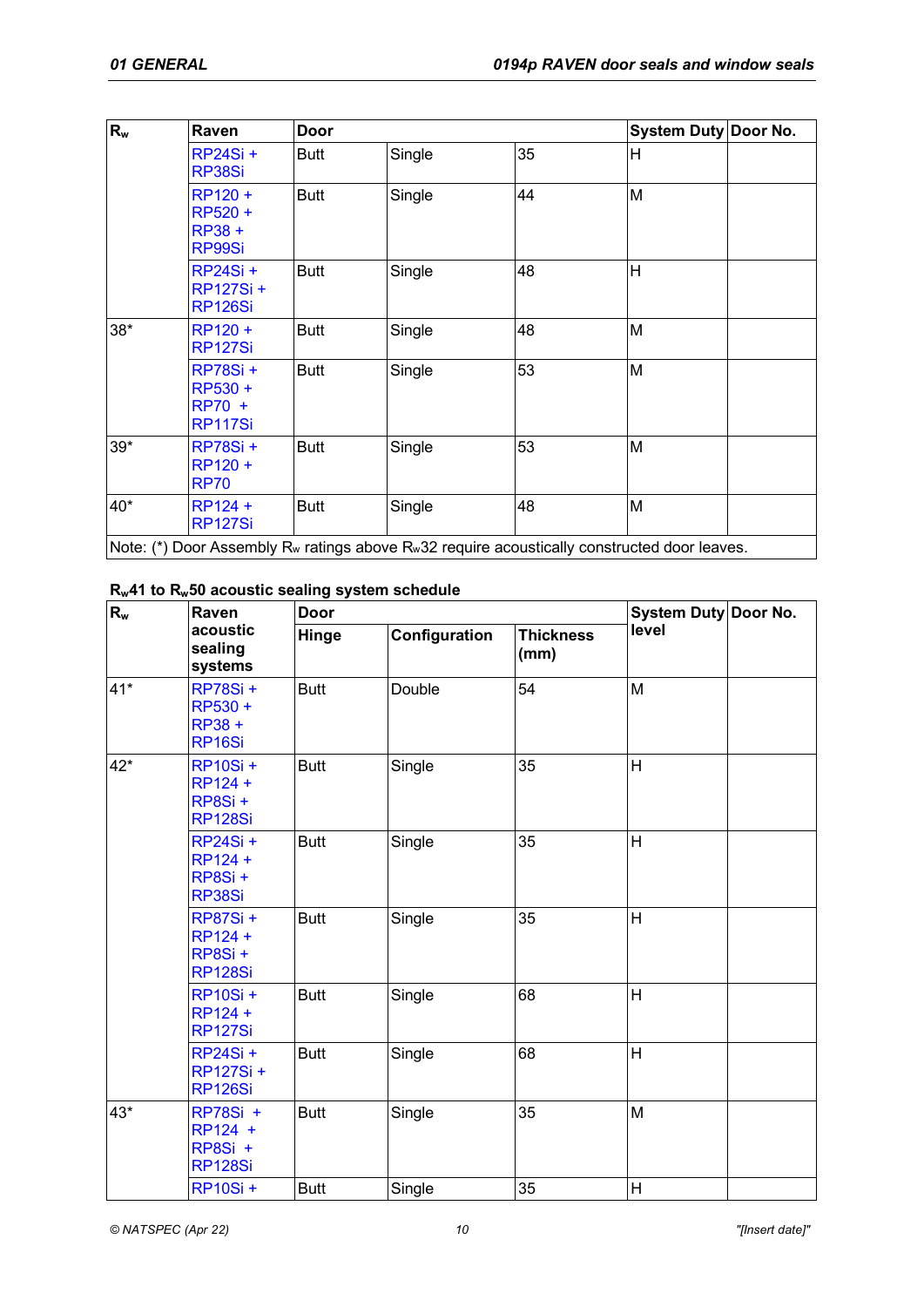|       | RP124 +<br>RP8Si+<br>RP128Si                                                    |             |                                                                                                                      |    |                         |  |
|-------|---------------------------------------------------------------------------------|-------------|----------------------------------------------------------------------------------------------------------------------|----|-------------------------|--|
|       | RP10Si +<br>RP124 +<br><b>RP127Si</b>                                           | <b>Butt</b> | Single                                                                                                               | 48 | $\overline{\mathsf{H}}$ |  |
| $45*$ | RP10Si +<br>RP124 +<br>RP127Si +<br>RP126Si                                     | <b>Butt</b> | Single                                                                                                               | 48 | H                       |  |
|       | <b>RP78Si +</b><br>RP120+<br><b>RP70+</b><br>RP120+<br>RP71 +<br><b>RP393Si</b> | <b>Butt</b> | Double                                                                                                               | 54 | M                       |  |
|       | RP24Si +<br>RP124 +<br><b>RP127Si +</b><br>RP126Si                              | <b>Butt</b> | Single                                                                                                               | 68 | H                       |  |
| 46*   | <b>RP78Si +</b><br>RP120+<br>RP2004F +<br>RP8Si                                 | <b>Butt</b> | Double                                                                                                               | 60 | M                       |  |
|       | <b>RP85 +</b><br>RP124 +<br>RP127Si +<br>RP126Si                                | <b>Butt</b> | Single                                                                                                               | 68 | $\overline{H}$          |  |
| $47*$ | RP78Si+<br>RP120+<br><b>RP70 + RP71</b><br>+ RP393Si                            | <b>Butt</b> | Single                                                                                                               | 54 | M                       |  |
| 49*   | <b>RP78Si +</b><br>RP120+<br>RP2004F +<br>RP8Si+<br>RP71+<br><b>RP393Si</b>     | <b>Butt</b> | Double                                                                                                               | 60 | M                       |  |
|       |                                                                                 |             | Note: (*) Door Assembly R <sub>w</sub> ratings above R <sub>w</sub> 32 require acoustically constructed door leaves. |    |                         |  |

## **Other acoustic sealing system schedule**

| $R_w$ | Raven                                      | Door              |               | <b>System</b>            | Door No.   |  |
|-------|--------------------------------------------|-------------------|---------------|--------------------------|------------|--|
|       | acoustic<br>sealing<br>systems             | Hinge             | Configuration | <b>Thickness</b><br>(mm) | Duty level |  |
| 30    | RP47Si                                     | Broad butt        | Single        | 35                       | ΙH         |  |
|       | RP118Si +<br>RP71Si +<br><b>RP117Si</b>    | Broad butt        | Double        | 45                       | M          |  |
|       | RP118Si                                    | <b>Broad butt</b> | Single        | 45                       | H          |  |
| 31    | <b>RP84Si +</b><br><b>RP51F +</b><br>RP52F | Sliding           | Single        | 35                       | M          |  |
|       | RP93Si +<br>$RP71Si +$                     | Broad butt        | Double        | 45                       | M          |  |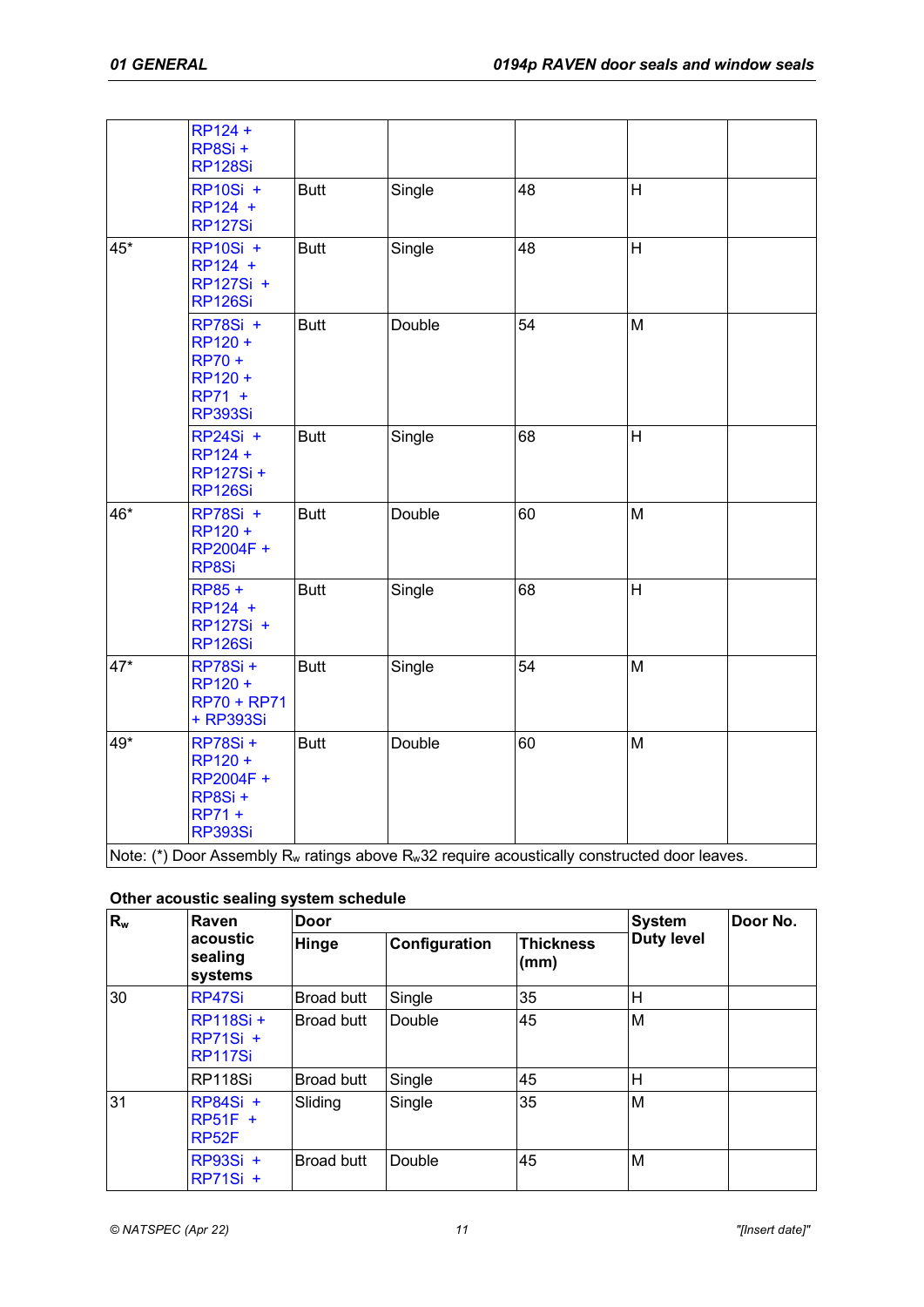| Raven                                                            | <b>Door</b>       |                 | <b>System</b> | Door No. |  |
|------------------------------------------------------------------|-------------------|-----------------|---------------|----------|--|
| RP97Si                                                           |                   |                 |               |          |  |
| RP118Si +<br>RP8Si +<br>RP <sub>16Si</sub>                       | <b>Broad butt</b> | Double          | 45            | M        |  |
| RP47Si                                                           | Broad butt        | Single          | 44            | H        |  |
| <b>RP10Si +</b><br><b>RP51F +</b><br>RP52F                       | Sliding           | Single          | 35            | M        |  |
| RP71Si +<br>RP71Si +<br><b>RP96</b>                              | Pivot             | Single          | 50            | M        |  |
| RP94Si +<br>RP8Si                                                | <b>Broad butt</b> | Interconnecting | 40            | M        |  |
| RP530 +<br><b>RP70</b>                                           | <b>Broad butt</b> | Interconnecting | 50            | M        |  |
| RP78Si +<br>RP120 +<br>RP70 +<br><b>RP71 +</b><br><b>RP393Si</b> | <b>Broad butt</b> | Interconnecting | 54            | M        |  |
|                                                                  |                   |                 |               |          |  |

# **4.3 SMOKE DOORS**

Medium temperature smoke. 200°C for 30 minutes (BCA Spec C3.4). Consult the Fire and Smoke section of the RAVEN catalogue # 117 for selection guidance. Refer to the RAVEN website for updated systems.

Smoke and acoustic seals tested on solid core doors meet the requirements for BCA Spec C3.4. These systems meet the leakage rates specified in AS 6905 when the door assembly is installed to BCA Spec C3.4.

AS 1530.7 ≤ 25m<sup>3</sup>/h @ 25 Pa for single doors and ≤ 40m<sup>3</sup>/h @ 25 Pa for double doors when exposed to 200°C for 30 minutes in accordance with AS 6905.

#### **Smoke sealing system schedule**

| <b>RAVEN</b>                  | <b>Door</b>                         |             | <b>System</b> | Door No.                 |                   |  |
|-------------------------------|-------------------------------------|-------------|---------------|--------------------------|-------------------|--|
| smoke<br>sealing<br>system    | <b>Seal</b><br>installation<br>type | Hinge       | Configuration | <b>Thickness</b><br>(mm) | <b>Duty level</b> |  |
| <b>RP120+</b><br>RP8Si        | Mortised                            | <b>Butt</b> | Single        | $35+$                    | M                 |  |
| RP120 +<br>RP35Si             | Face fixed                          | <b>Butt</b> | Single        | $35+$                    | M                 |  |
| <b>RP150+</b><br><b>RP8Si</b> | Face fixed                          | <b>Butt</b> | Single        | $35+$                    | M                 |  |
| RP78Si+<br><b>RP8Si</b>       | Mortised                            | <b>Butt</b> | Single        | $35+$                    | M                 |  |
| RP78Si+<br>RP38Si             | Face fixed                          | <b>Butt</b> | Single        | $35+$                    | M                 |  |
| RP78Si+<br>RP35Si             | Face fixed                          | <b>Butt</b> | Single        | $35+$                    | M                 |  |
| <b>RP78Si +</b><br>RP128Si    | Face fixed                          | <b>Butt</b> | Single        | $35+$                    | M                 |  |
| <b>RP124 +</b><br>RP128Si     | Face fixed                          | <b>Butt</b> | Single        | $35+$                    | M                 |  |
| RP124 +                       | Face fixed                          | <b>Butt</b> | Single        | $35+$                    | M                 |  |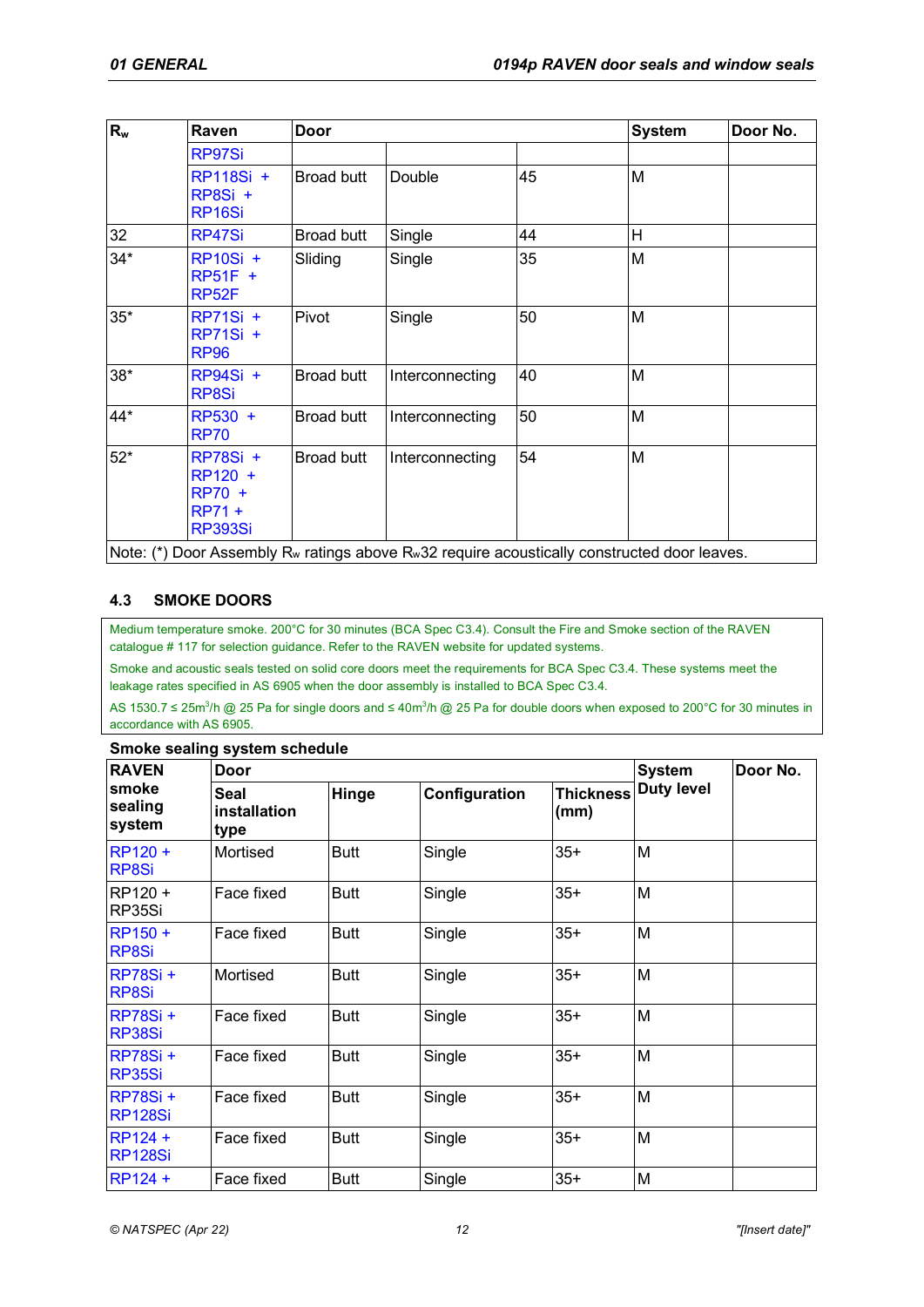| <b>RAVEN</b>                                                                   | <b>Door</b>                |                               |        |       | <b>System</b>  | Door No. |
|--------------------------------------------------------------------------------|----------------------------|-------------------------------|--------|-------|----------------|----------|
| <b>RP126Si</b>                                                                 |                            |                               |        |       |                |          |
| RP124 +<br><b>RP127Si</b>                                                      | Face fixed                 | <b>Butt</b>                   | Single | $40+$ | M              |          |
| $RP23 +$<br>RP8Si                                                              | Mortised                   | <b>Butt</b>                   | Single | $35+$ | M              |          |
| <b>RP24Si +</b><br>RP38Si                                                      | Semi mortised              | <b>Butt</b>                   | Single | $40+$ | $\overline{H}$ |          |
| <b>RP87Si +</b><br><b>RP126Si</b>                                              | Semi mortised              | <b>Butt</b>                   | Single | $40+$ | H              |          |
| <b>RP78Si +</b><br>RP38Si+<br>RP <sub>16Si</sub>                               | Semi mortised              | <b>Butt</b>                   | Double | $40+$ | M              |          |
| RP120+<br>RP8Si+<br><b>RP120</b>                                               | In meeting stile<br>rebate | <b>Butt</b>                   | Double | $40+$ | M              |          |
| RP150+<br>RP8Si+<br><b>RP150</b>                                               | In meeting stile<br>rebate | <b>Butt</b>                   | Double | $40+$ | M              |          |
| RP124 +<br><b>RP35Si +</b><br>RP71Si                                           | Face fixed                 | <b>Butt</b>                   | Double | $40+$ | M              |          |
| RP130Si +<br><b>RP129F +</b><br>RP130Si+<br><b>RP115</b><br>threshold<br>plate | On meeting<br>stile        | Pivot double Double<br>acting |        | $40+$ | H              |          |

#### **Smoke sealing system schedule - fire engineered alternative solution tested to AS 1530.7**

These systems are tested to AS 1530.7. They may be used where the source of exposure is from either side of the door opening and can be used when a Fire Engineered alternative solution is required. Effective combinations of Smoke and Acoustic seals tested on solid core doors meet the requirements for to BCA Spec C3.4. Refer to the RAVEN website for updated systems.

AS 1530.7 ≤ 25 m<sup>3</sup>/h @ 25 Pa for single doors and ≤ 40m<sup>3</sup>/h @ 25 Pa for double doors when exposed to 200°C for 30 minutes in accordance with AS 6905.

| <b>RAVEN</b>                                             | Door                                |             |               |                          | <b>System</b>     | Door No. |
|----------------------------------------------------------|-------------------------------------|-------------|---------------|--------------------------|-------------------|----------|
| lsmoke<br>sealing<br>system                              | <b>Seal</b><br>installation<br>type | Hinge       | Configuration | <b>Thickness</b><br>(mm) | <b>Duty level</b> |          |
| RP120+<br>RP8Si                                          | Mortised                            | <b>Butt</b> | Single        | $35+$                    | M                 |          |
| RP670+<br>RP8Si                                          | Mortised                            | <b>Butt</b> | Single        | $35+$                    | M                 |          |
| RP124 +<br>RP35Si                                        | Face fixed                          | <b>Butt</b> | Single        | $35+$                    | M                 |          |
| <b>RP76Si +</b><br>RP8Si                                 | Mortised                            | <b>Butt</b> | Single        | $35+$                    | M                 |          |
| <b>RP78Si +</b><br><b>RP38Si +</b><br>RP <sub>16Si</sub> | Semi mortised                       | <b>Butt</b> | Double        | $47+$                    | M                 |          |
| RP124 +<br>RP8Si+<br>RP <sub>16Si</sub>                  |                                     | <b>Butt</b> | Double        | $40+$                    | M                 |          |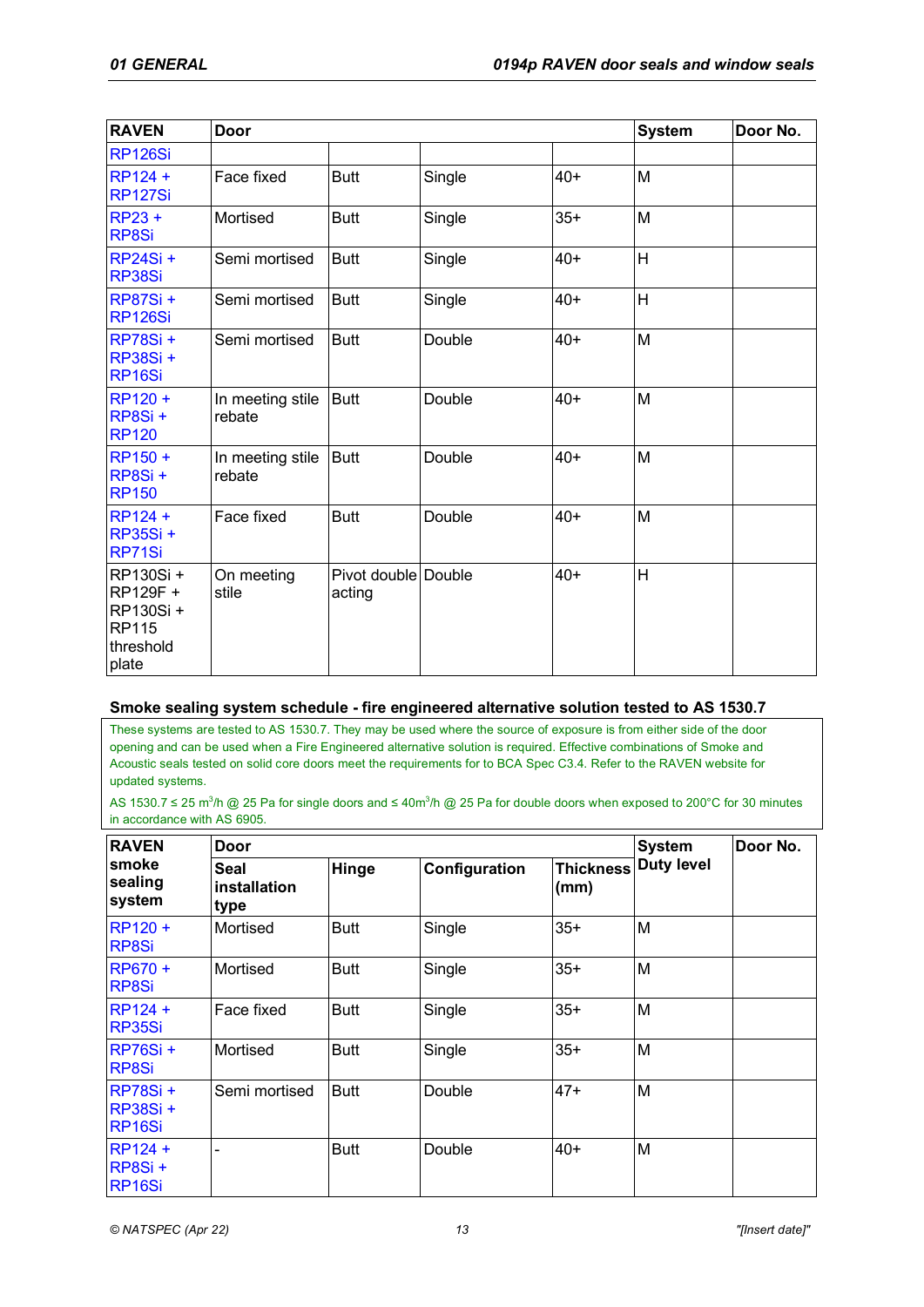| <b>RAVEN</b>                                                                                   | Door                       |                               |        |       | <b>System</b> | Door No. |
|------------------------------------------------------------------------------------------------|----------------------------|-------------------------------|--------|-------|---------------|----------|
| RP150+<br><b>RP126Si +</b><br><b>RP150</b>                                                     | In meeting stile<br>rebate | <b>Butt</b>                   | Double | $40+$ | M             |          |
| RP130Si +<br><b>RP129F +</b><br><b>RP130Si +</b><br><b>RP115</b><br>threshold<br>plate         | In meeting stile           | Pivot double Double<br>acting |        | $40+$ | н             |          |
| <b>RP130Si +</b><br><b>RP129Si +</b><br><b>RP130Si +</b><br><b>RP115</b><br>threshold<br>plate | In meeting stile           | Pivot double Double<br>acting |        | $40+$ | H             |          |

## **4.4 FIRE DOORS**

Intumescent seals for developed fires above 600°C and hot smoke above 200°C (AS 1530.4). Consult the Fire and Smoke section of the RAVEN Catalogue # 117. Refer to the RAVEN website for updated systems.

| <b>RAVEN</b>                      | Fire door                    | <b>System</b>                  | Door No.      |                          |                   |  |
|-----------------------------------|------------------------------|--------------------------------|---------------|--------------------------|-------------------|--|
| smoke<br>sealing<br>system        | Seal<br>installation<br>type | <b>FRL</b><br>(Fire<br>Rating) | Configuration | <b>Thickness</b><br>(mm) | <b>Duty level</b> |  |
| RP120+<br>RP8Si                   | Mortised                     | Up to -<br>/240/60             | Single/Double | 38 and 47                | M                 |  |
| <b>RP10Si +</b><br>RP8Si          | Mortised                     | Up to -<br>/240/60             | Single/Double | 38 and 47                | M                 |  |
| <b>RP24Si +</b><br>RP38Si         | Semi Mortised                | Up to -<br>/240/30             | Single/Double | 47                       | H                 |  |
| <b>RP78Si +</b><br>RP8Si          | Mortised                     | Up to -<br>/240/60             | Single/Double | 38 and 47                | M                 |  |
| <b>RP78Si +</b><br>RP35Si         | <b>Face Fixed</b>            | Up to -<br>/240/60             | Single/Double | 38 and 47                | M                 |  |
| <b>RP78Si +</b><br>RP38Si         | <b>Face Fixed</b>            | Up to -<br>/240/60             | Single/Double | 38 and 47                | M                 |  |
| <b>RP78Si +</b><br><b>RP127Si</b> | Mortised                     | Up to -<br>/240/60             | Single/Double | 47                       | M                 |  |
| RP87HSi+<br>RP128Si               |                              | Up to -<br>/240/30             | Single/Double | 38 and 47                | lн                |  |
| <b>RP93Si +</b><br>RP99Si         | <b>Fully Mortised</b>        | Up to -<br>/240/30             | Single/Double | 47                       | M                 |  |
| <b>RP87Si +</b><br>RP128Si        |                              | Up to -<br>/240/30             | Single/Double | 38 and 47                | H                 |  |
| <b>RP94Si +</b><br>RP126Si        | Semi Mortised                | Up to -<br>/240/30             | Single/Double | 47                       | M                 |  |

# **Combined smoke and acoustic sealing system schedule**

## **Threshold at doorways schedule**

| <b>RAVEN</b>                                   | <b>AS 1428.1</b> | <b>IDurability</b>                             | <b>IFire door</b>            |               | <b>Svstem</b>         | <b>IDoor</b> |
|------------------------------------------------|------------------|------------------------------------------------|------------------------------|---------------|-----------------------|--------------|
| <b>threshold</b><br>(plates/ramps<br>and plate | compliant        | .   ANSI/BHMA A156.21 FRL (fire<br>designation | <b>resistance</b><br>llevel) | Configuration | <b>Duty</b><br>llevel | No.          |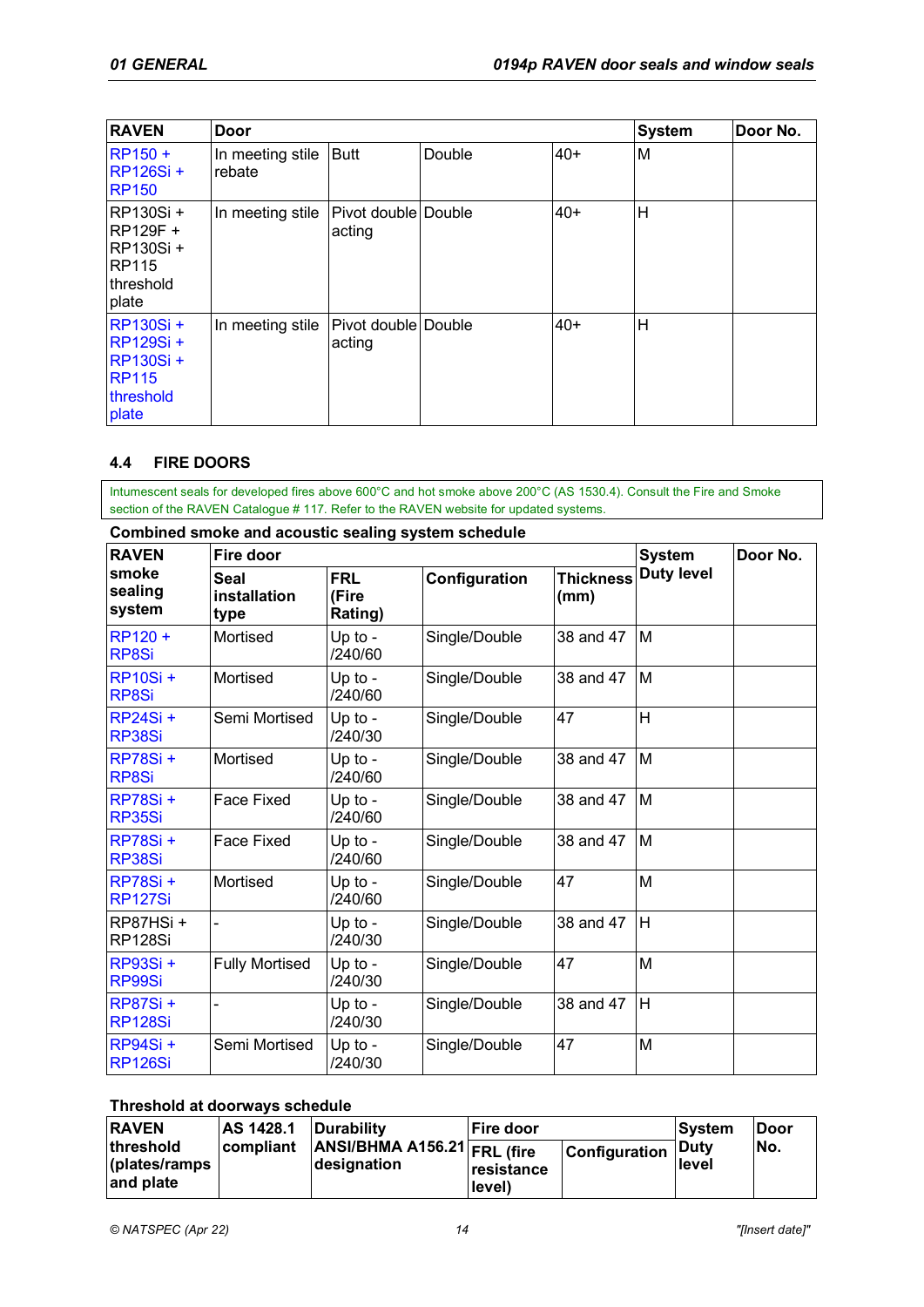| seals)         |     |        |                      |               |    |  |
|----------------|-----|--------|----------------------|---------------|----|--|
| RP4b           |     | J33100 | Up to -<br>/240/30   | Single/Double | M  |  |
| <b>RP13</b>    | Yes | J30300 | Up to -<br>/240/30   | Single/Double | H  |  |
| <b>RP18</b>    |     | J34370 | Up to $-$<br>/240/30 | Single/Double | H  |  |
| <b>RP19</b>    |     |        | Up to -<br>/240/30   | Single/Double | H  |  |
| <b>RP27</b>    |     | J33100 | Up to -<br>/240/30   | Single/Double | H  |  |
| <b>RP28</b>    |     | J32130 | Up to -<br>/240/30   | Single/Double | H  |  |
| <b>RP29</b>    |     | J32130 | Up to -<br>/240/30   | Single/Double | H  |  |
| <b>RP66</b>    | Yes | J32140 | Up to -<br>/240/30   | Single/Double | Iн |  |
| <b>RP77</b>    | Yes | J38130 | Up to -<br>/240/30   | Single/Double | H  |  |
| <b>RP82</b>    | Yes | J32300 | Up to -<br>/240/30   | Single/Double | Н  |  |
| <b>RP91</b>    |     | J30300 | Up to $-$<br>/240/30 | Single/Double | H  |  |
| <b>RP95</b>    | Yes | J32300 | Up to $-$<br>/240/30 | Single/Double | H  |  |
| <b>RP96</b>    | Yes | J32300 | Up to -<br>/240/30   | Single/Double | H  |  |
| <b>RP98</b>    | Yes | J38130 | Up to $-$<br>/240/30 | Single/Double | H  |  |
| <b>RP109Si</b> |     | J36100 | Up to -<br>/240/30   | Single/Double | H  |  |
| RP110Si        |     | J36100 | Up to -<br>/240/30   | Single/Double | H  |  |
| RP111Si        |     | J36100 | Up to -<br>/240/30   | Single/Double | lн |  |
| <b>RP112</b>   | Yes | J38130 | Up to -<br>/240/30   | Single/Double | M  |  |
| <b>RP115</b>   | Yes | J32130 | Up to -<br>/240/30   | Single/Double | H. |  |
| <b>RP116</b>   | Yes | J32130 | Up to -<br>/240/30   | Single/Double | H. |  |
| RP117Si        | -   | J36100 | Up to -<br>/240/30   | Single/Double | H  |  |
| <b>RP137</b>   | Yes | J32130 | Up to -<br>/240/30   | Single/Double | H  |  |
| <b>RP138</b>   | Yes | J38130 | Up to -<br>/240/30   | Single/Double | H  |  |

## **4.5 BUSHFIRE-PRONE AREAS**

Consult Bushfire – Sealing systems in the RAVEN Catalogue # 117 for selection guidance. Raven seals are multi-purpose and can be used for new and retrofit work. Refer to the RAVEN website for updated systems.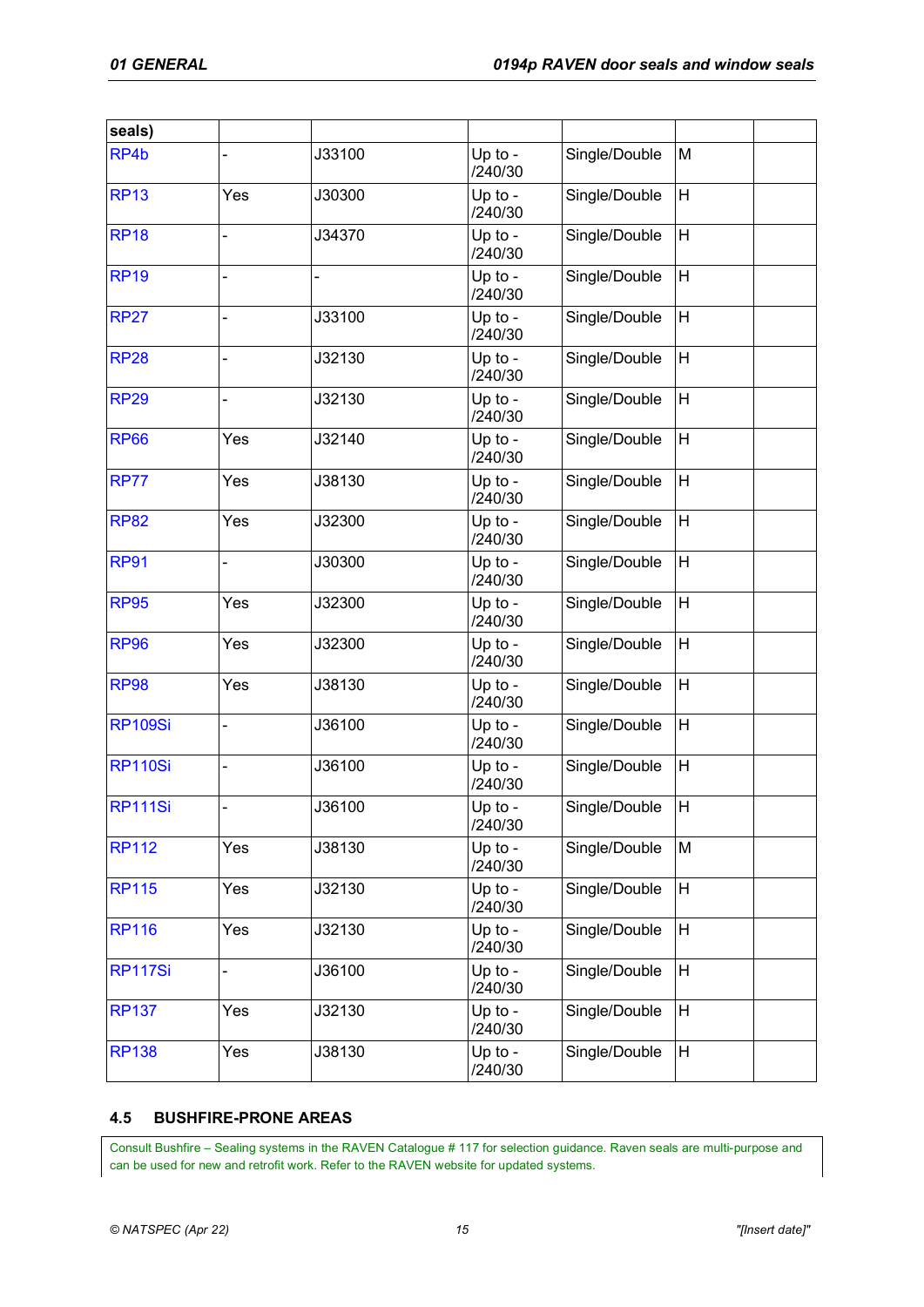The schedules below have been included to assist the specifier select products that meet the requirements of AS 3959. Determine if the information is suitable for your project.

Weather and energy sealing in bushfire prone areas: Door sets to AS 3959.

| Door sealing system schedule                      |                                                |                 |          |  |  |  |
|---------------------------------------------------|------------------------------------------------|-----------------|----------|--|--|--|
| <b>RAVEN</b> sealing system Door configuration    | Doorsets to AS 3959<br><b>BAL requirements</b> | <b>BAL</b>      | Door No. |  |  |  |
| RP78Si + RP4FZ                                    | Butt hinged single                             | <b>BAL - FZ</b> |          |  |  |  |
| RP78Si + RP51Si +<br><b>RP16Si + RP82</b>         | Butt hinged single and<br>double               | <b>BAL - 40</b> |          |  |  |  |
| <b>RP600 series - Weather</b><br><b>Stripping</b> | Folding doors and<br>windows to AS 3959        | <b>BAL - 40</b> |          |  |  |  |
| RP41 + RP75 + RP114<br>$+$ RP91                   | Panel lift garage door                         | <b>BAL - FZ</b> |          |  |  |  |
| <b>RP75 + RP75</b>                                | Sliding garage doors                           | <b>BAL - FZ</b> |          |  |  |  |
| RP160 + RP51Si                                    | Butt hinged single                             | BAL - FZ        |          |  |  |  |

## **Garage door sealing system schedule**

| <b>Bushfire Attack Level</b><br>(BAL) to AS 3959                            | Side hung (ember<br>attack) - Perimeter and<br>door bottom seals         | Garage doors (ember<br>attack) -<br>roller and sectional<br>overhead doors                                                                                                                                                                                                                                                                            | Door No. |
|-----------------------------------------------------------------------------|--------------------------------------------------------------------------|-------------------------------------------------------------------------------------------------------------------------------------------------------------------------------------------------------------------------------------------------------------------------------------------------------------------------------------------------------|----------|
| <b>BAL-LOW</b><br>Note: There is no further<br>requirement from<br>AS 3959. | RAVEN weather and<br>energy draught seals                                | <b>RAVEN Nylon Brush Strip</b><br>seal with a flammability<br>rating no greater than 5.<br>Includes: RP2a, RP2b,<br>RP41, RP49, RP50,<br>RP51F, RP57, RP58,<br>RP74, RP74F, RP75 at<br>door head and sides<br>where required.<br>Door bottom<br>seal RP4T or RP51Si (if<br>bottom seal not supplied<br>with door).<br>Option: Threshold<br>plate RP91 |          |
| BAL 12.5 - BAL 29                                                           | RAVEN weather and<br>energy draught seals                                | <b>RAVEN Nylon Brush Strip</b><br>seal with a flammability<br>rating no greater than 5.<br>Includes: RP2a, RP2b,<br>RP41, RP49, RP50,<br>RP51F, RP57, RP58,<br>RP74, RP74F, RP75 at<br>door head and sides<br>where required.<br>Door bottom seal RP114<br>or RP51Si (if bottom seal<br>not supplied with door).<br>Option: Threshold<br>plate RP91   |          |
| <b>BAL - 40</b>                                                             | RAVEN seals with a<br>flammability index $\leq 5$<br>tested to AS 1530.2 | <b>RAVEN Nylon Brush Strip</b><br>seal with a flammability<br>rating no greater than 5.<br>Includes: RP2a, RP2b,<br>RP41, RP49, RP50,                                                                                                                                                                                                                 |          |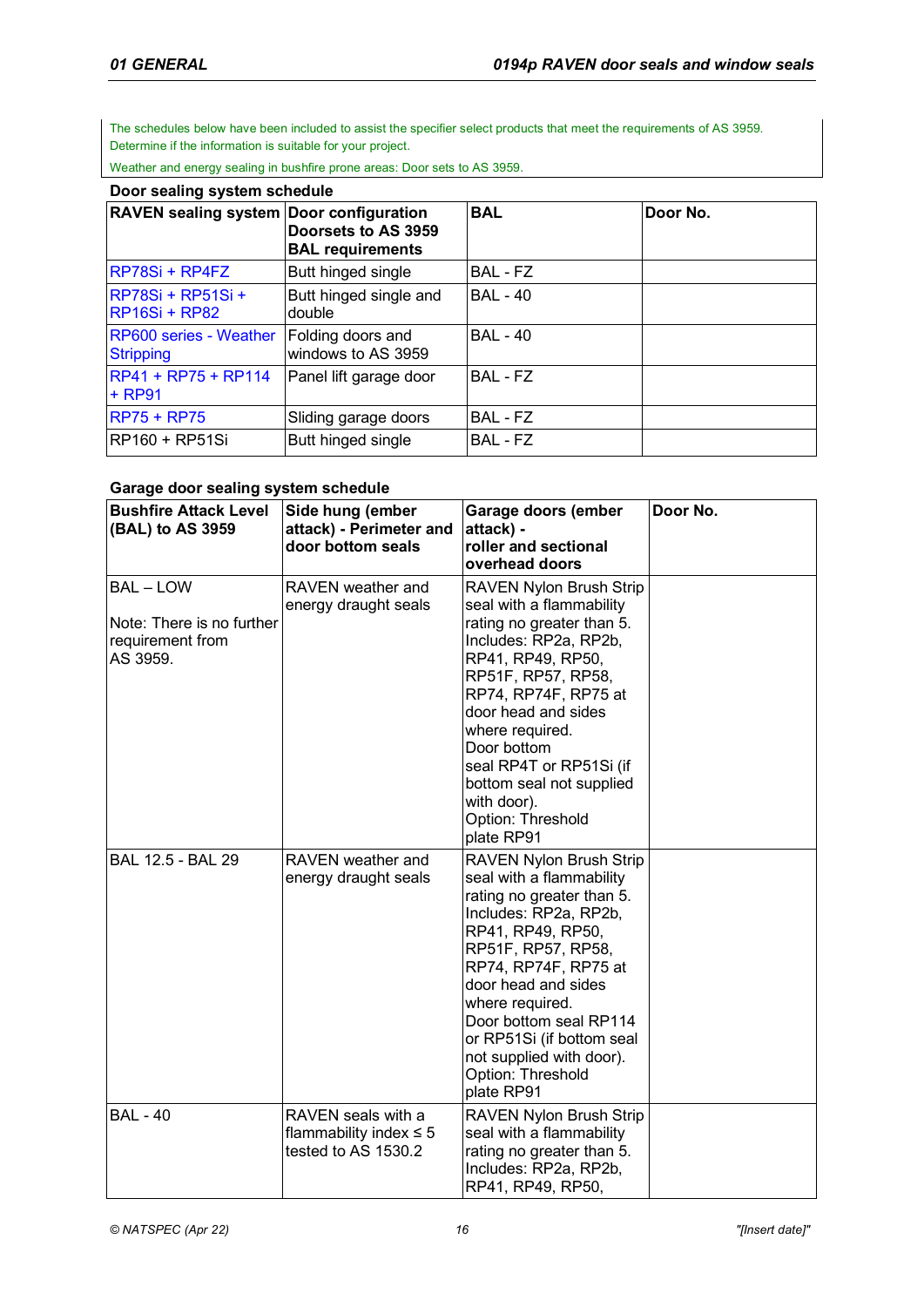| <b>Bushfire Attack Level</b><br>(BAL) to AS 3959 | Side hung (ember<br>attack) - Perimeter and<br>door bottom seals                                              | Garage doors (ember<br>attack) -<br>roller and sectional<br>overhead doors                                                                                                                                                                                                      | Door No. |
|--------------------------------------------------|---------------------------------------------------------------------------------------------------------------|---------------------------------------------------------------------------------------------------------------------------------------------------------------------------------------------------------------------------------------------------------------------------------|----------|
|                                                  |                                                                                                               | RP51F, RP74, RP74F,<br>RP75 at door head and<br>sides where required.<br>Door bottom<br>seal RP4T or RP51Si (if<br>bottom seal not supplied<br>with door).<br>Option: Threshold<br>plate RP91                                                                                   |          |
| BAL - FZ                                         | RAVEN seals tested to<br>AS 1530.4 used with fire-<br>resisting doorsets to<br>AS 1905.1 and<br>BCA Spec C3.4 | RAVEN Nylon Brush Strip<br>seal includes: RP2a,<br>RP2b, RP41, RP49,<br>RP50, RP51F, RP74,<br>RP74F, RP75 at door<br>head and sides where<br>required.<br>Door bottom<br>seal RP4T or RP51Si (if<br>bottom seal not supplied<br>with door).<br>Option: Threshold<br>plate RP91. |          |

## **4.6 WEATHER AND ENERGY**

Protection from draughts and dust, insects, vermin and light. Added benefits include energy wise design, improved health and hygiene. Consult the Weather and Energy section of the RAVEN Catalogue # 117 for selection guidance.

#### **Weather sealing system schedule**

Weather sealing systems to BCA J3.4 for class 2 to 9 buildings and BCA 3.12.3.3 for class 1 and class 10 buildings.

| <b>RAVEN</b> weather                             | <b>Door</b>            |                             | <b>System Duty</b> | Door No |
|--------------------------------------------------|------------------------|-----------------------------|--------------------|---------|
| sealing systems                                  | Configuration<br>Hinge |                             | level              |         |
| RP113 + RP54                                     | <b>Butt</b>            | Timber single               | м                  |         |
| RP78Si + RP4 +<br>RP <sub>16Si</sub>             | <b>Butt</b>            | Timber single and<br>double | M                  |         |
| RP10 + RP8Si +<br><b>RP98</b>                    | <b>Butt</b>            | Single aluminium            | H                  |         |
| RP84Si + RP89 +<br><b>RP77</b>                   | <b>Butt</b>            | Single                      | M                  |         |
| $RP74F + RP74F +$<br><b>RP52F + RP82</b>         | Pivot                  | Timber single and<br>double | H                  |         |
| <b>RP130Si +</b><br>RP129Si +<br>RP130Si + RP115 | Pivot                  | Timber single and<br>double | H                  |         |
| RP89 + RP89 +<br><b>RP116</b>                    | Pivot                  | Aluminium                   | M                  |         |
| $RP74F + RP74F +$<br><b>RP19</b>                 | Pivot                  | Aluminium                   | H                  |         |
| $RP2a + RP52F$                                   | Sliding                | Timber                      | H                  |         |
| RP74F + RP74F                                    | Sliding                | Timber                      | Η                  |         |
| <b>RP73 + RP17b</b>                              | Sliding                | Timber                      |                    |         |
| RP41 + RP4T +                                    | Panel lift garage      | Metal                       | H                  |         |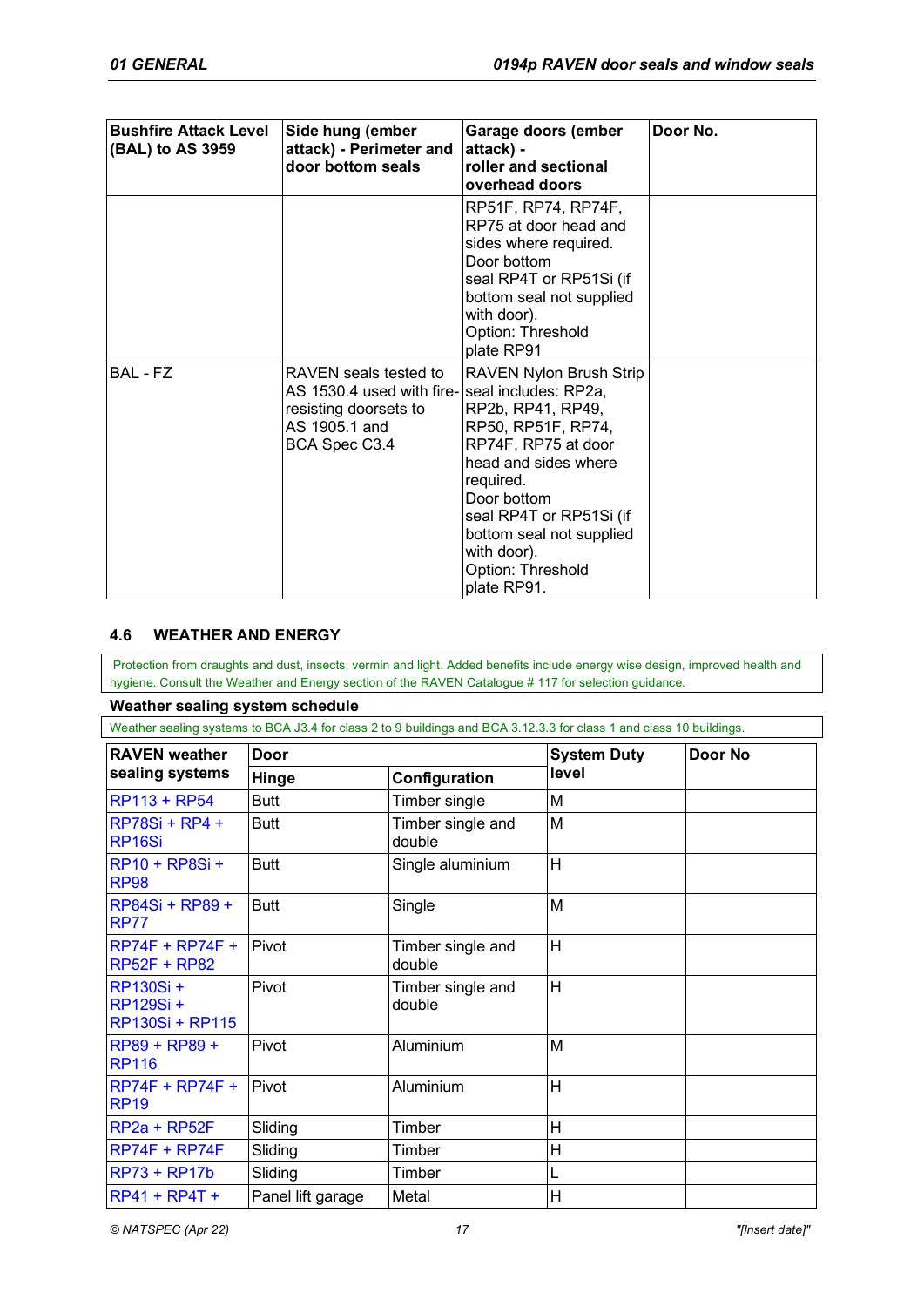| <b>RAVEN</b> weather                            | <b>Door</b>                  |        | <b>System Duty</b> | Door No |
|-------------------------------------------------|------------------------------|--------|--------------------|---------|
| <b>RP91</b>                                     | door                         |        |                    |         |
| $RP57 + RP4T +$<br><b>RP91</b>                  | Roll-up garage<br>door       | Metal  | H                  |         |
| <b>RP500 Series</b><br><b>Weather Stripping</b> | Folding doors and<br>windows | Timber | н                  |         |
| <b>RP600 Series</b><br><b>Weather Stripping</b> | Folding doors and<br>windows | Timber | H                  |         |

RP500 and RP600 Series Weather Stripping have been used in door and window systems to meet the requirements of AS 2047 when tested to AS 4420.1.

## **4.7 ACCESS AND MOBILITY**

Consult Threshold Plate Seals in the RAVEN Catalogue # 117 for selection guidance.

#### **Application - thresholds at doorways**

#### RAVEN threshold plates: [complete/delete]

Specify the RAVEN product required.

#### **4.8 HEALTH AND AGED CARE**

#### **Acoustic and smoke sealing system schedule**

Sealing systems designed for aged and health care BCA Class 3, 8 and 9 buildings.

| <b>RAVEN sealing Door</b>                                  |                                                              |                        | <b>System Duty</b>          | Door No. |  |
|------------------------------------------------------------|--------------------------------------------------------------|------------------------|-----------------------------|----------|--|
| system                                                     | Door seal<br>installation type                               | Configuration<br>Hinge |                             | level    |  |
| RP24Si+<br>RP38Si                                          | RP38Si Semi<br>mortised or face<br>fix                       | <b>Butt</b>            | Timber single               | H        |  |
| RP78HSi+<br>RP8Si                                          | <b>RP8Si Mortised</b>                                        | <b>Butt</b>            | Timber single               | M        |  |
| RP87HSi+<br>RP126Si                                        | RP126Si Semi<br>mortised or face<br>fix                      | <b>Butt</b>            | <b>Timber Single</b>        | H        |  |
| RP87HSi+<br>RP128Si                                        | RP128Si Face fix Butt                                        |                        | Single                      | H        |  |
| <b>RP84Si +</b><br><b>RP126Si +</b><br>RP71Si              | RP126Si Semi<br>mortised or Face<br>Fix                      | <b>Butt</b>            | Timber single and<br>double | M        |  |
| RP124 +<br>RP127Si +<br>RP71Si                             | RP127Si<br>Mortised                                          | <b>Butt</b>            | Timber single and<br>double | M        |  |
| <b>RP71Si +</b><br><b>RP71Si +</b><br><b>RP71Si + RP96</b> | RP71Si x 2<br>around full<br>perimeter                       | Pivot                  | Timber single and<br>double | M        |  |
| <b>RP130Si +</b><br>RP52F                                  | <b>RP52F Mortised</b><br>into door Bottom                    | Pivot                  | Timber single and<br>double | H        |  |
| <b>RP130Si +</b><br><b>RP129F +</b><br><b>RP130Si</b>      | RP130Si x 2<br>around perimeter,<br>RP129F on<br>door bottom | Pivot                  | Timber single and<br>double | H        |  |
| <b>RP130Si +</b><br>RP129Si +<br><b>RP130Si</b><br>+ RP96  | RP130Si x 2<br>around<br>Perimeter,<br>RP129Si on door       | Pivot                  | Timber single and<br>double | H        |  |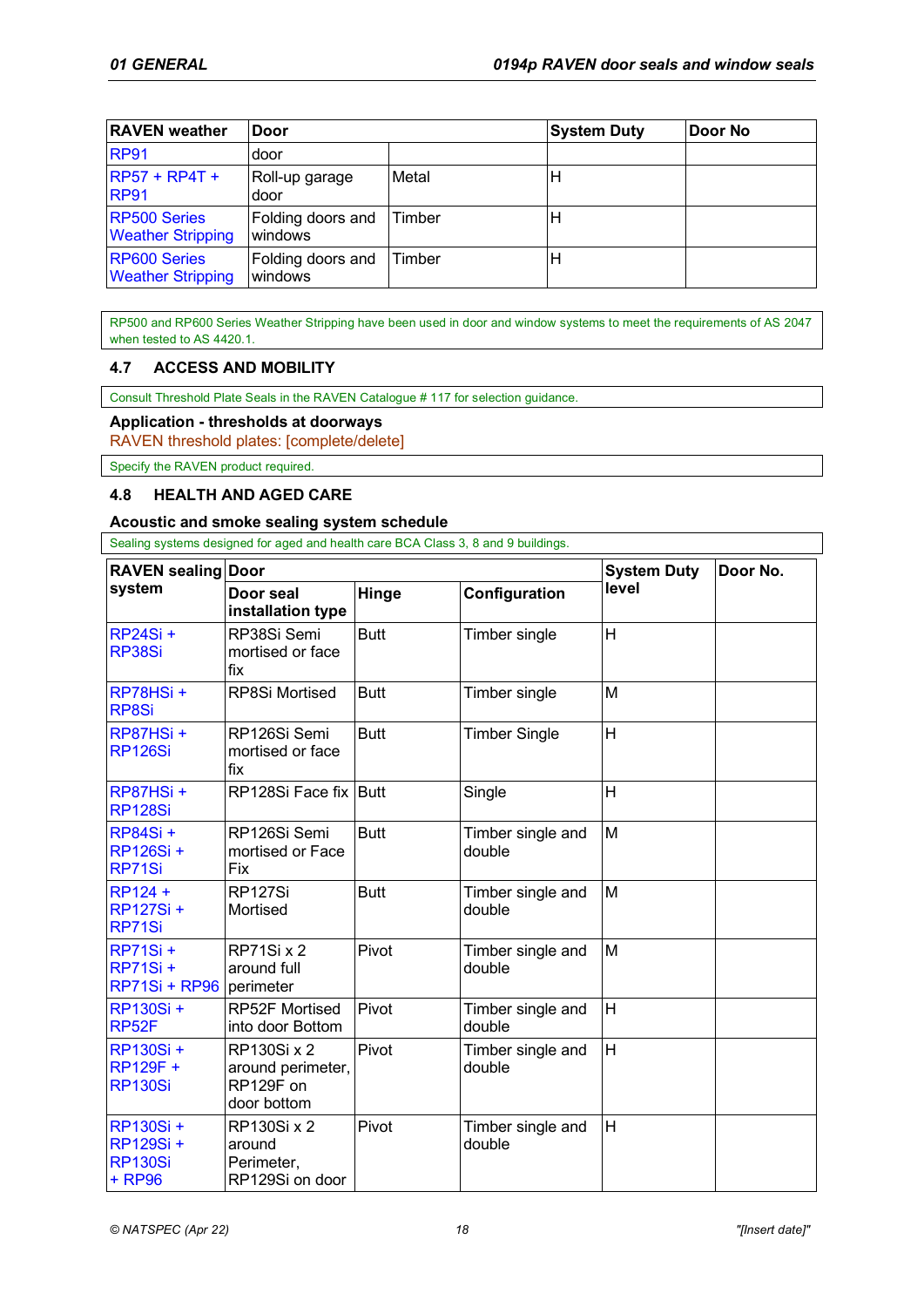| <b>RAVEN sealing Door</b> |        |  | System Duty   Door No. |  |
|---------------------------|--------|--|------------------------|--|
|                           | bottom |  |                        |  |

## **4.9 CHILDCARE**

The Anti-finger Jam Seals (RP62 range) can be installed wherever doors are accessible to children in schools, kindergartens and children day care centres. These products have been tested to meet the requirements of BS 8613 as a Class 1 product.

Consult Complementary Products in the RAVEN Catalogue # 117 for selection guidance.

#### **Anti-finger Jam Seals schedule**

| <b>RAVEN</b>         | <b>BS 8613</b><br><b>Class 1</b><br>compliant | <b>Comments</b>                                                    | Door        |                    | <b>System</b><br><b>Duty level</b> | Door No. |
|----------------------|-----------------------------------------------|--------------------------------------------------------------------|-------------|--------------------|------------------------------------|----------|
| seals                |                                               |                                                                    | Hinge       | Configuration      |                                    |          |
| <b>RP62</b>          | Yes                                           |                                                                    | <b>Butt</b> | Timber/Aluminium H |                                    |          |
| RP62 BW              | Yes                                           |                                                                    | <b>Butt</b> | Timber/Aluminium H |                                    |          |
| <b>RP62 LGBK Yes</b> |                                               |                                                                    | <b>Butt</b> | Timber/Aluminium H |                                    |          |
| <b>RP62s</b>         | Yes                                           | Used in<br>conjunction<br>with larger<br>RP62 series<br>(as above) | <b>Butt</b> | Timber/Aluminium H |                                    |          |

| <b>REFERENCED DOCUMENTS</b>                                                  |      |                                                                                          |  |  |  |  |
|------------------------------------------------------------------------------|------|------------------------------------------------------------------------------------------|--|--|--|--|
| The following documents are incorporated into this worksection by reference: |      |                                                                                          |  |  |  |  |
| <b>AS ISO 717</b>                                                            |      | Acoustics - Rating of sound insulation in buildings and of building elements             |  |  |  |  |
| <b>AS/NZS ISO 717.1</b>                                                      | 2004 | Airborne sound insulation                                                                |  |  |  |  |
| AS 1191                                                                      | 2002 | Acoustics - Method for laboratory measurement of airborne sound transmission             |  |  |  |  |
|                                                                              |      | insulation of building elements                                                          |  |  |  |  |
| <b>AS 1428</b>                                                               |      | Design for access and mobility                                                           |  |  |  |  |
| AS 1428.1                                                                    | 2021 | General requirements for access - New building work                                      |  |  |  |  |
| AS 1530                                                                      |      | Methods for fire tests on building materials, components and structures                  |  |  |  |  |
| AS 1530.2                                                                    | 1993 | Test for flammability of materials                                                       |  |  |  |  |
| AS 1530.4                                                                    | 2014 | Fire-resistance tests for elements of construction                                       |  |  |  |  |
| AS 1530.7                                                                    | 2007 | Smoke control assemblies - Ambient and medium temperature leakage test                   |  |  |  |  |
|                                                                              |      | procedure                                                                                |  |  |  |  |
| AS 1905                                                                      |      | Components for the protection of openings in fire-resistant walls                        |  |  |  |  |
| AS 1905.1                                                                    | 2015 | <b>Fire-resistant doorsets</b>                                                           |  |  |  |  |
| AS 2047                                                                      | 2014 | Windows and external glazed doors in buildings                                           |  |  |  |  |
| AS 3959                                                                      | 2018 | Construction of buildings in bushfire-prone areas                                        |  |  |  |  |
| AS 4420                                                                      |      | Windows, external glazed, timber and composite doors - Methods of test                   |  |  |  |  |
| AS 4420.1                                                                    | 2016 | Test sequence, sampling and test methods                                                 |  |  |  |  |
| AS 6905                                                                      | 2007 | Smoke doors                                                                              |  |  |  |  |
| BCA Spec C3.4                                                                | 2019 | Fire resistance - Fire doors, smoke doors, fire windows and shutters                     |  |  |  |  |
| <b>BS 8613</b>                                                               | 2017 | Finger protection devices for pedestrian doors - Specification - Safety requirements and |  |  |  |  |
|                                                                              |      | test methods                                                                             |  |  |  |  |
| ANSI/BHMA A156.21                                                            | 2019 | Standard for thresholds                                                                  |  |  |  |  |
| <b>SAE J 369</b>                                                             | 2019 | Flammability of Polymeric Interior Materials - Horizontal Test Method                    |  |  |  |  |
| <b>EN 1634</b>                                                               |      | Fire resistance and smoke control tests for door and shutter assemblies, openable        |  |  |  |  |
|                                                                              |      | windows and elements of building hardware.                                               |  |  |  |  |
| EN 1634-3                                                                    | 2004 | Smoke control test for door and shutter assemblies                                       |  |  |  |  |
| <b>EN ISO 10140</b>                                                          |      | Acoustics - Laboratory Measurement of Sound Insulation of Building Elements              |  |  |  |  |
| EN ISO 10140-2                                                               | 2021 | Measurement of Airborne Sound Insulation                                                 |  |  |  |  |
| <b>ISO 3795</b>                                                              | 1989 | Road vehicles, and tractors and machinery for agriculture and forestry - Determination   |  |  |  |  |
|                                                                              |      | of burning behaviour of interior materials                                               |  |  |  |  |
| <b>ISO 9001</b>                                                              | 2015 | <b>Quality management systems - Requirements</b>                                         |  |  |  |  |
| The following documents are mentioned only in the Guidance text:             |      |                                                                                          |  |  |  |  |
| AS 1428                                                                      |      | Design for access and mobility                                                           |  |  |  |  |
| AS 1428.1                                                                    | 2001 | General requirements for access - New building work                                      |  |  |  |  |
| BCA 3.12.3.3                                                                 | 2019 | Acceptable construction - Energy efficiency - Building sealing - External windows and    |  |  |  |  |
|                                                                              |      | doors                                                                                    |  |  |  |  |
| <b>BCA A5.0</b>                                                              | 2019 | Governing requirements - Documentation of design and construction - Suitability          |  |  |  |  |
| <b>BCA J3.4</b>                                                              | 2019 | Energy efficiency - Building sealing - Windows and doors                                 |  |  |  |  |
| NATSPEC GEN 006                                                              | 2015 | Product specifying and substitution                                                      |  |  |  |  |
| NATSPEC GEN 012                                                              | 2011 | Door hardware scheduling                                                                 |  |  |  |  |
| NATSPEC GEN 024                                                              | 2021 | Using NATSPEC selections schedules                                                       |  |  |  |  |
| NATSPEC TR 01                                                                | 2021 | <b>Specifying ESD</b>                                                                    |  |  |  |  |
|                                                                              |      |                                                                                          |  |  |  |  |